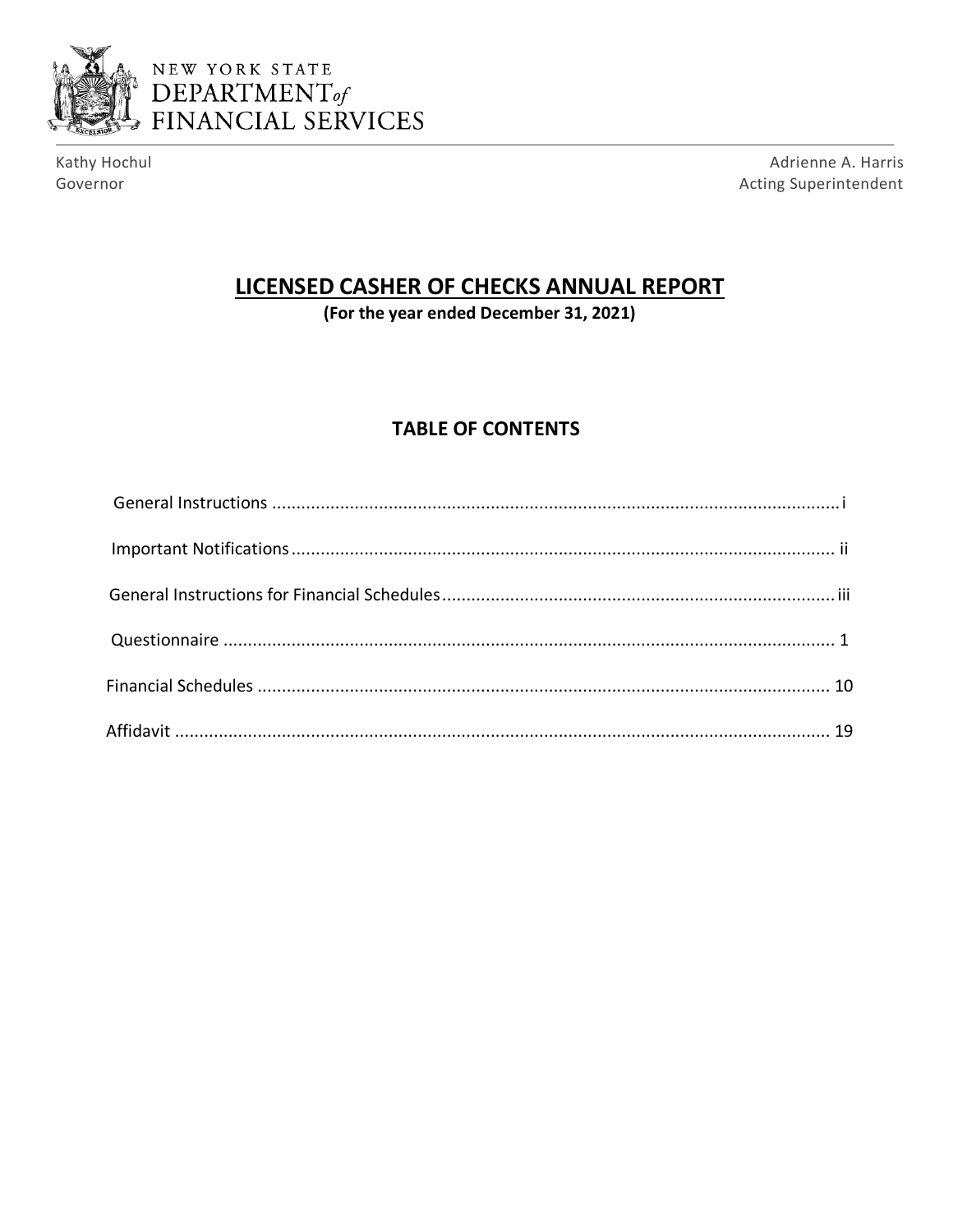## **GENERAL INSTRUCTIONS**

- The Annual Report should be prepared by a qualified person(s) and submitted no later than **March 15, 2022.** Instructions for the submission of the report are detailed in the cover letter.
- All questions relate to:
	- o The licensed legal entity as a whole, unless otherwise specified.
	- o The year ended **December 31, 2021.**
- Enter the licensee's name in the appropriate space on the top left corner of each page.
- You must enter a response to **each request for information**. Insert *None* or *Not Applicable* where appropriate.
- Should the Questionnaire and Schedules not be submitted in one email, each component submitted must include a signed and notarized affidavit.
- All licensees are required to complete and submit the following, in addition to retaining a copy for the licensee's records, to be filed with other DFS correspondence:
	- ➢ Questionnaire
	- $\triangleright$  Schedules A, B, C, D and E
	- ➢ Affidavit
	- ➢ Audited Financial Statements
	- $\triangleright$  A certified public accountant (CPA) must attach a written statement to the completed Annual Report, confirming that the numbers reported in Schedules A, B, C, and D are derived from the audited financial statements of the licensee.
- **Addenda should be attached to the report in response to any of the questions if additional space is required to provide all requested information.**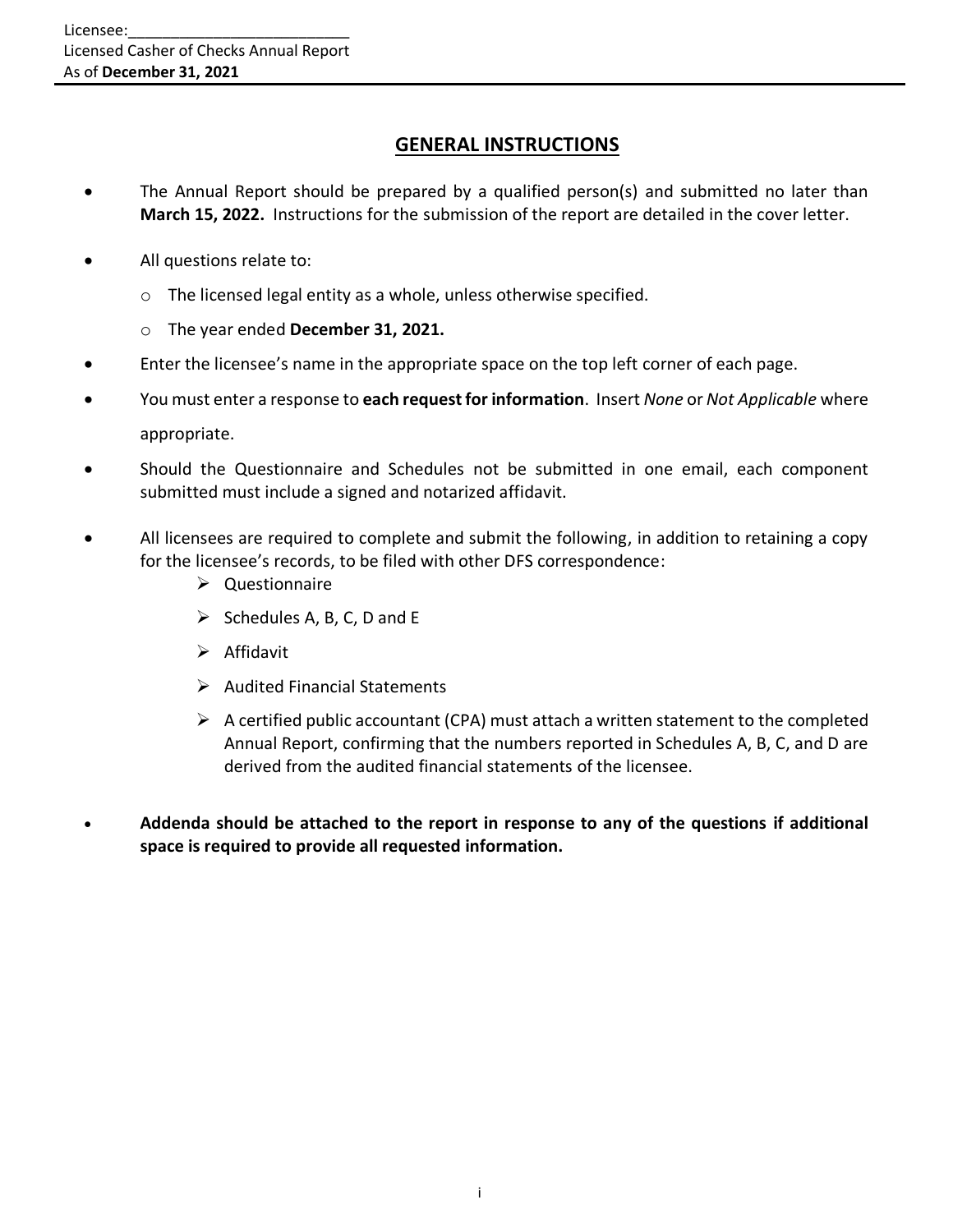# **IMPORTANT NOTIFICATIONS**

The licensee is reminded that the following must be reported to the DFS within the specified time frames detailed below.

- Change of licensed location [New York Banking Law (NYBL) §370].
- Changes in directors, officers, employees, etc. [Superintendent's Regulations (SR) §400.7].
- Change in control **prior approval of the Superintendent is required** [NYBL §370-a].
- Reports of any arrests, indictments, or convictions, etc. within 10 days of occurrence [SR §400.6].
- Reports of misconduct or crimes [SR §300], [SR §400.13].
- Reports of Cybersecurity event Covered Entities to notify the superintendent of certain Cybersecurity no later than 72 hours from a determination that a reportable Cybersecurity Event has occurred. 17 [23 NYCRR 500.17(a)].
- Establish a new bank relationship (an operating account), (SR 400.4) licensee must provide to DFS the following:

(If applicable, those licensees who now maintain relationships with Fifth Third Banc Corp. (formerly MB Financial)

- *a letter from the bank to the Superintendent of DFS, authorizing the Superintendent to examine the licensee's bank accounts when necessary in accordance with part 400.4 (a)(3) of the Superintendent's Regulations; and*
- *a written account agreement between the licensee and the banking institution that expressly provides for the personal and in rem jurisdiction over the parties and the account, respectively, of the State and Federal courts located in the State of New York and expressly states that the agreement is governed by the laws of the State of New York, in accordance with part 400.4 (a)(2) of the Superintendent's Regulations. Every licensee or applicant for a license shall provide to the Superintendent a copy of any such account agreement within 15 days of establishing any such account.*

In addition, licensees are permitted to conduct regulated activities only at licensed locations; **each additional location that conducts New York-regulated activities requires an individual branch license [NYBL §370].**

Further, licensees are required to be familiar with and comply all applicable New York and federal laws, regulations, and policies. For further information regarding New York laws, regulations, and policies, refer to [http://www.dfs.ny.gov](http://www.dfs.ny.gov/) .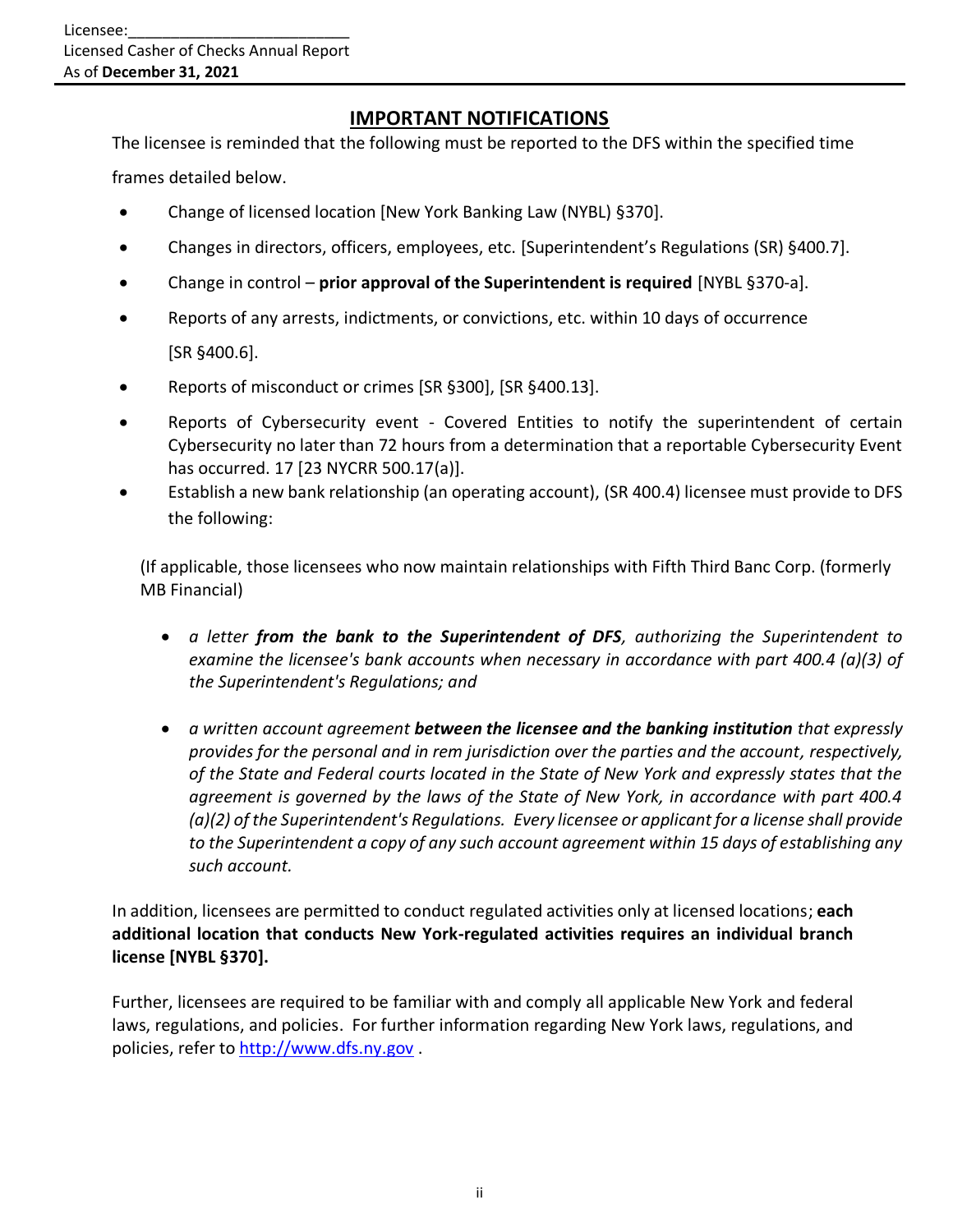## **GENERAL INSTRUCTIONS FOR FINANCIAL SCHEDULES**

- **1. The data entered on these schedules must be derived from the licensee's financial statements that have been audited by an independent CPA and for which such CPA has expressed an opinion. The licensee must include the audited financial statements and the CPA's opinion with the completed DFS Annual Report.**
- **2. In addition, the CPA must attach a written statement to the completed DFS Annual Report, confirming that the data in the report is derived from the audited financial statements of the licensee.**
- **3. All dollar amounts in all schedules should be rounded to the nearest dollar.**

The Annual Report consists of the following financial schedules:

**Schedule A** - Balance Sheet. This statement must be consolidated for all regular locations, mobile units, and limited stations under a single licensed entity.

**Schedule B** - Income and Expense Statement. This statement must be consolidated for all regular locations, mobile units, and limited stations under a single licensed entity.

**Schedule C** - Reconcilement of Stockholders' Equity (Corporations) or Reconcilement of Net Worth (Proprietorships/Partnerships).

**Schedule D** - Income and Expense Statement. This supplementary statement is only applicable to licensees that operate multiple locations under a single entity. An individual Schedule D is required for each of such multiple locations (not consolidated) including each mobile unit and each limited station.

**Schedule E –** Net Liquid Assets (NLA) and Tangible Net Worth Calculations.

- For the *Net Liquid Assets* calculation, the number of licensed locations must**include** branches, limited stations, and mobile units. *(See Superintendent's Regulation 400.5(4) for calculations, also excluding accounts used to secure lines of credit and pledged assets. Further current liabilities should be reduced by short term loans outstanding under line of credit)*
- For the *Tangible Net Worth* calculation, the number of licensed locations should **exclude**  limited stations and mobile units.

Accounts which cannot be included under a specific caption on the *Balance Sheet (Schedule A)* should be included under *Miscellaneous* or *Other Liabilities* and detailed in the space provided on the appropriate supporting schedule. Accounts which cannot be included under a specific caption on the *Income and Expense Statement (Schedule B*) should be included under *Other Income* or *Other Expenses* and reported in the space provided on the appropriate supporting schedule.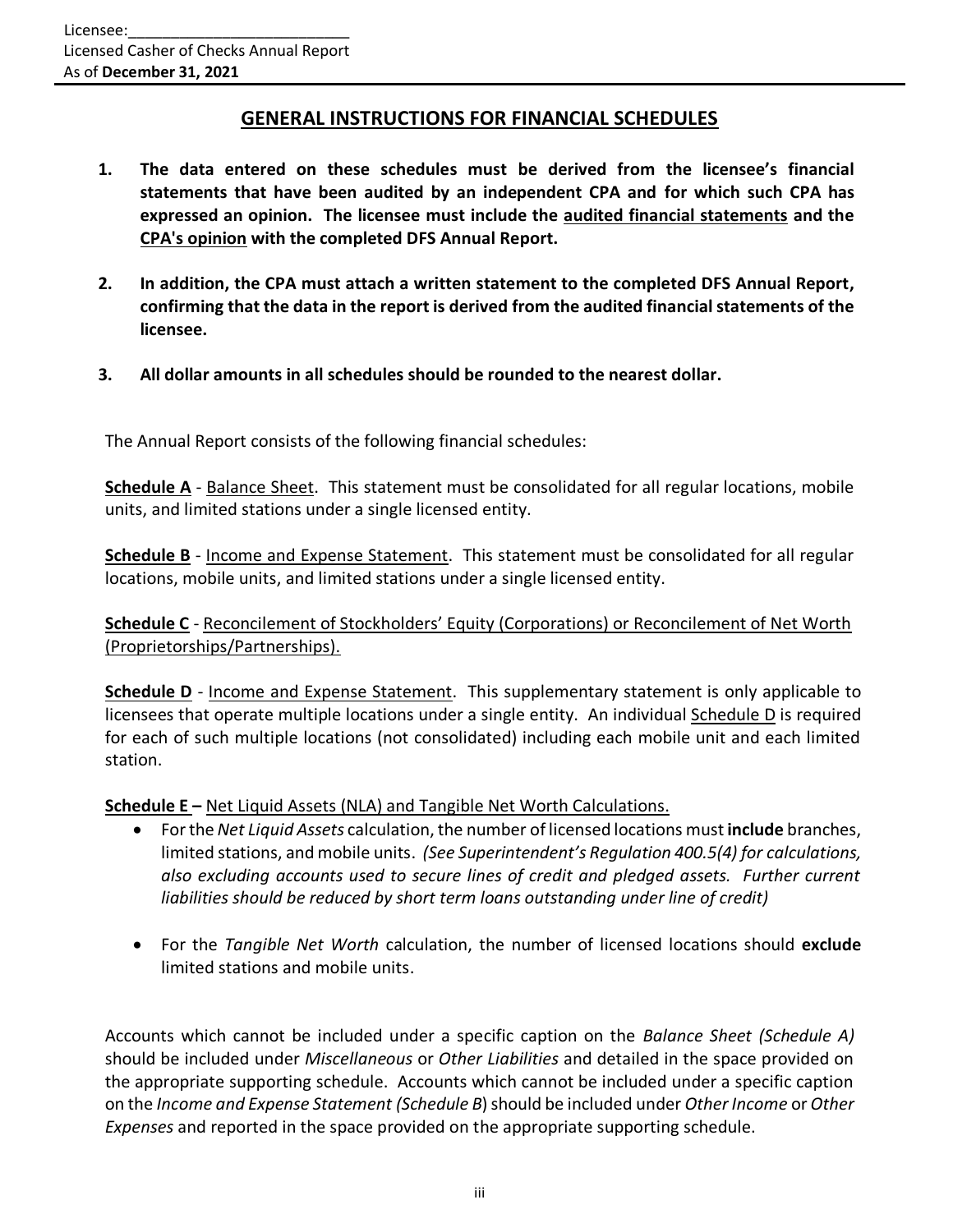You must ensure that the totals in the supporting schedules are consistent with the corresponding asset and liability items on the *Balance Sheet (Schedule A)* or income and expense items on the *Statement of Income and Expense (Schedules B and D)*. In addition, income and expense items reported on *Statement of Income and Expense (Schedule D)* must be consistent with the consolidated amounts reported on *Schedule B*. Prior to submission of the Annual Report, the licensee must proof all footings and calculations.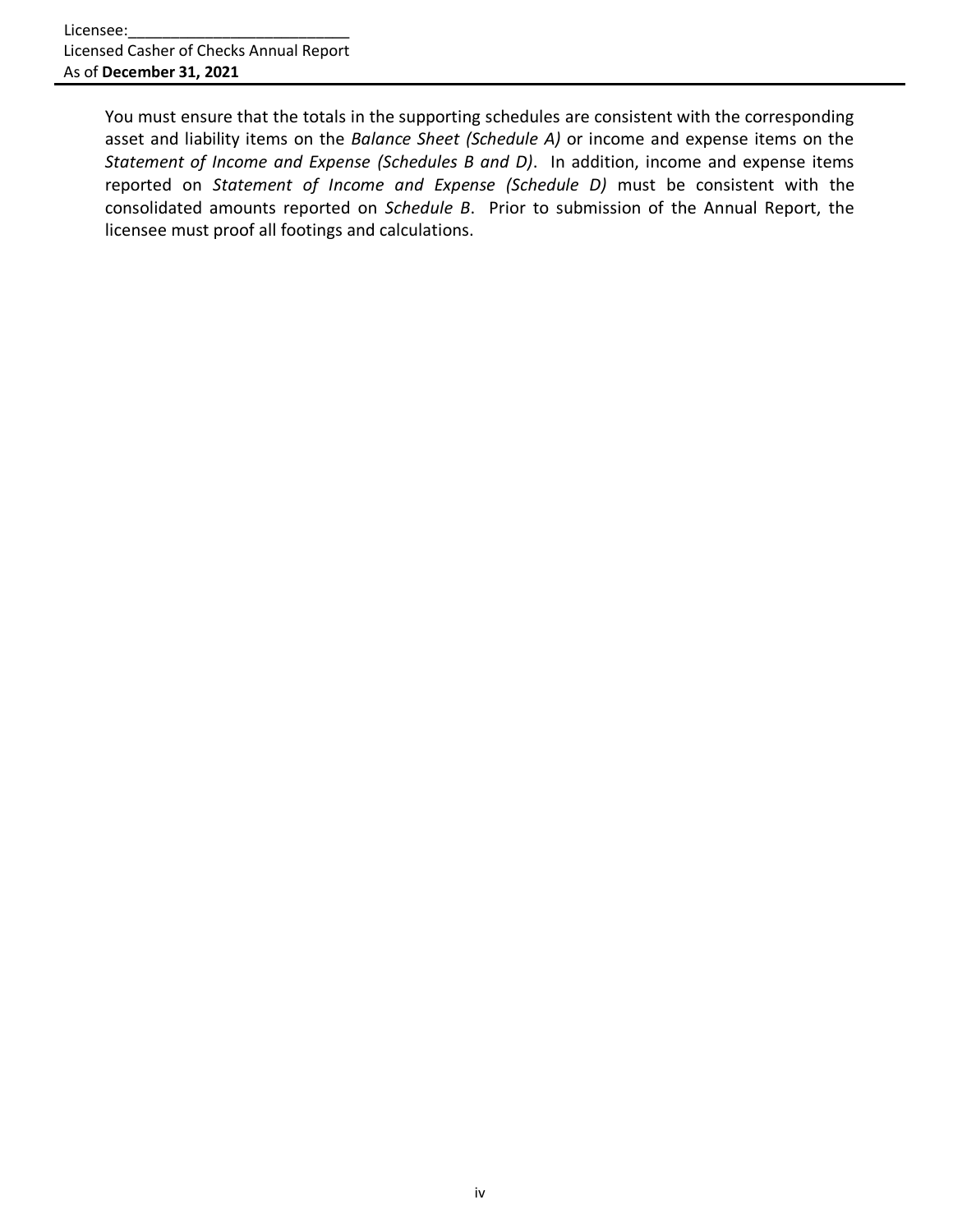# **QUESTIONNAIRE**

| 1. | Name of Licensee:          |                                                                           |  |
|----|----------------------------|---------------------------------------------------------------------------|--|
| 2. | Headquarters (HQ) Address: |                                                                           |  |
|    | License number (HQ)        |                                                                           |  |
|    | Telephone number:          |                                                                           |  |
| 3. |                            | Mailing Address (provide only if different from HQ address listed above): |  |

- 4. Name, title, and telephone number of the person responsible for preparing this report:
- 5. Complete the following table identifying all locations at which licensee conducted New York check cashing business during the reporting year: *(Indicate License Type as Branch (B), Limited Station (L), or Mobile Unit (M))*

| <b>LICENSE NUMBER</b> | <b>LICENSE</b><br><b>TYPE</b> | <b>COMPLETE ADDRESS</b> | <b>CONTACT NAME</b> | <b>CONTACT PHONE</b> |
|-----------------------|-------------------------------|-------------------------|---------------------|----------------------|
|                       |                               |                         |                     |                      |
|                       |                               |                         |                     |                      |
|                       |                               |                         |                     |                      |
|                       |                               |                         |                     |                      |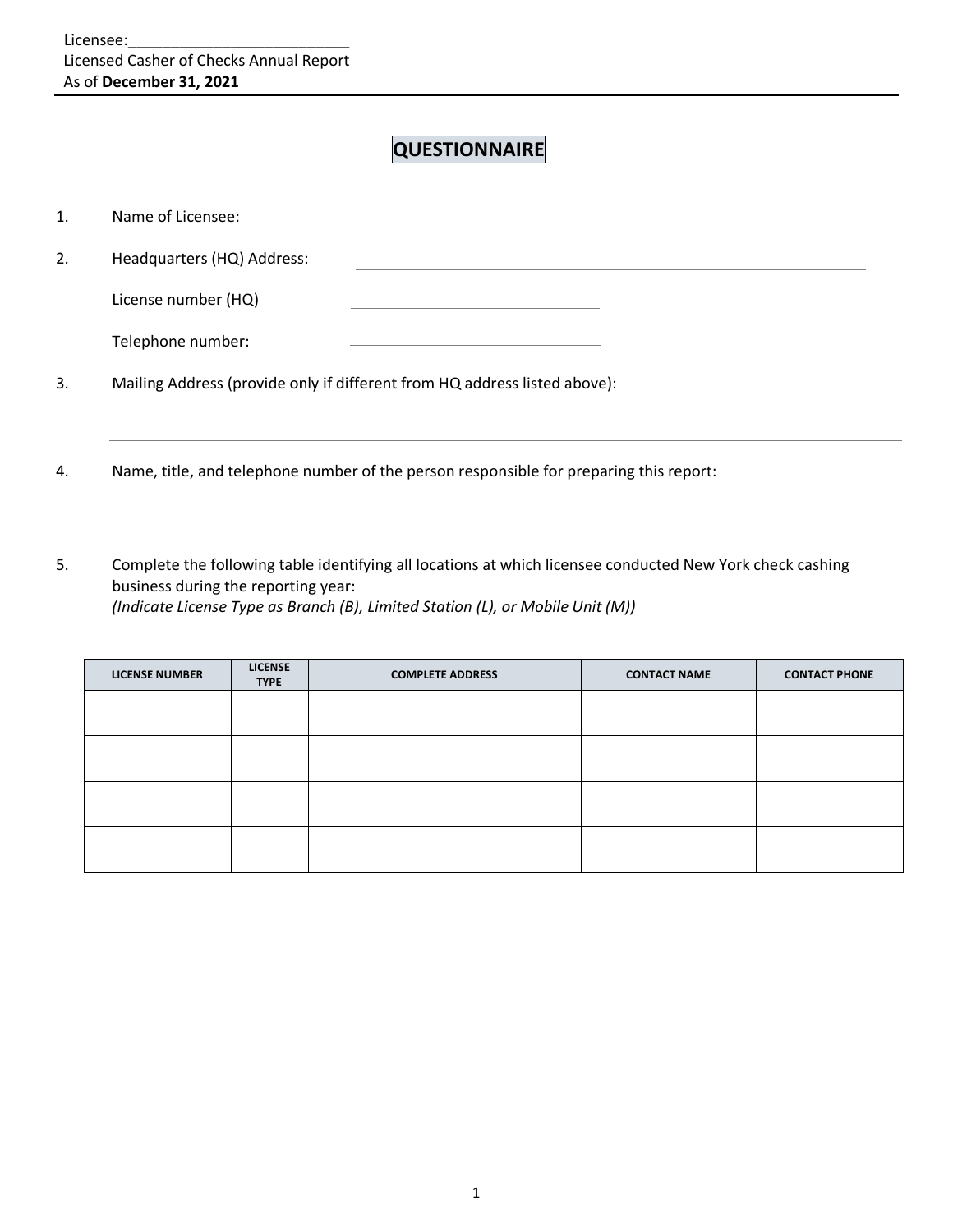6. Please complete the following table. *If the Overall Contact also serves as the Billing and/or Examination Contact, you need not complete those fields.*

|                        | Last Name, First Name                    | Title | <b>Address if Different from</b><br>Headquarter | Phone | Email | Fax |
|------------------------|------------------------------------------|-------|-------------------------------------------------|-------|-------|-----|
| Overall                |                                          |       |                                                 |       |       |     |
| <b>Contact</b>         |                                          |       |                                                 |       |       |     |
| <b>Billing Contact</b> |                                          |       |                                                 |       |       |     |
| Examination            |                                          |       |                                                 |       |       |     |
| <b>Contact</b>         |                                          |       |                                                 |       |       |     |
| Compliance             |                                          |       |                                                 |       |       |     |
| <b>Officer</b>         |                                          |       |                                                 |       |       |     |
| <b>Attorney</b>        |                                          |       |                                                 |       |       |     |
| <b>External</b>        |                                          |       |                                                 |       |       |     |
| <b>CPA/Auditor</b>     |                                          |       |                                                 |       |       |     |
| Bookkeeper/            |                                          |       |                                                 |       |       |     |
| <b>Accountant</b>      |                                          |       |                                                 |       |       |     |
|                        | Address where all books, records,        |       |                                                 |       |       |     |
|                        | accounts and documents are available for |       |                                                 |       |       |     |
|                        | examination by the DFS, pursuant to      |       |                                                 |       |       |     |
|                        | Superintendent's Regulation §400.2.      |       |                                                 |       |       |     |
|                        | Website(s) associated with licensee:     |       |                                                 |       |       |     |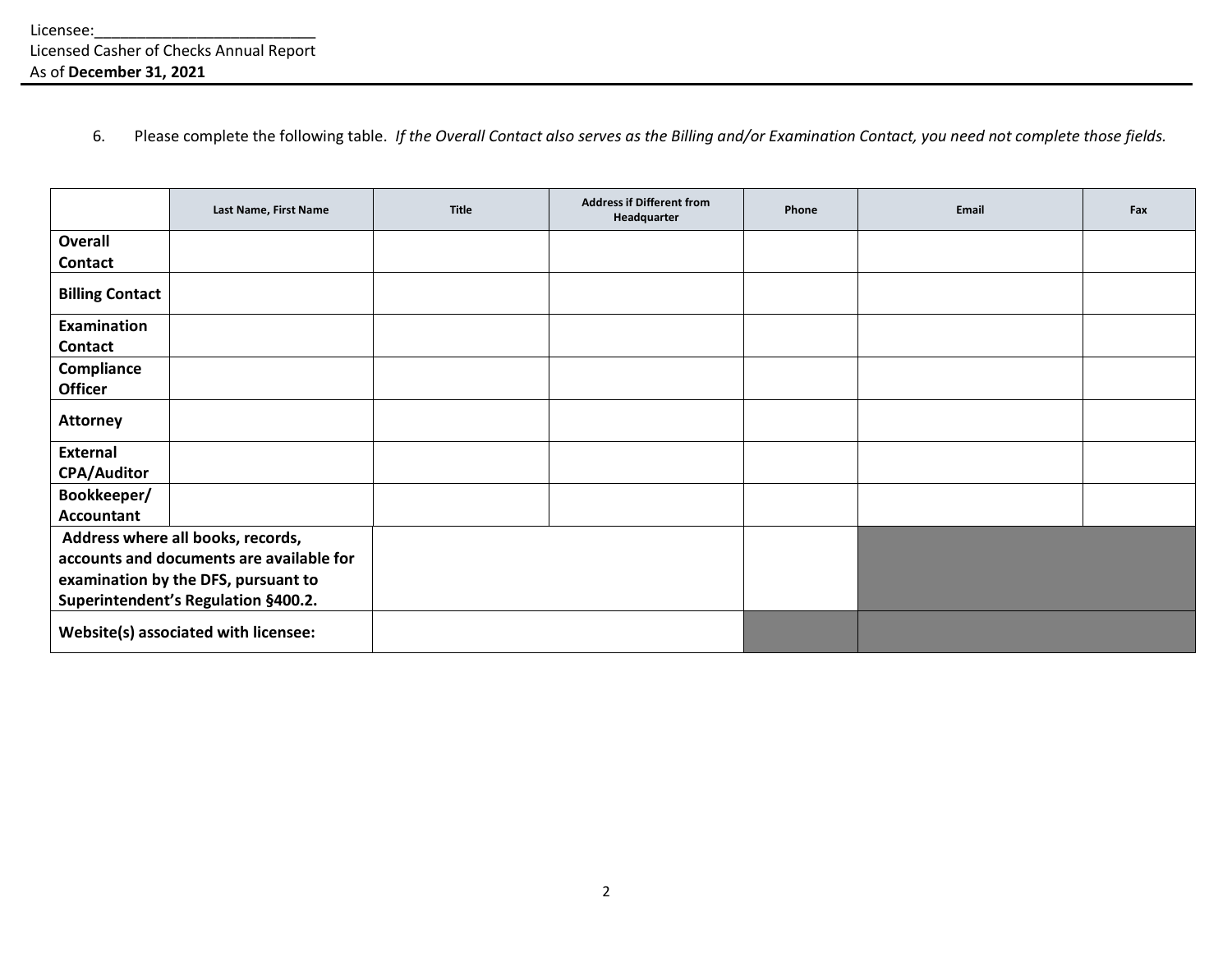*7.* Provide the following information for each director, stockholder, officer, agent, owner, and/or partner. *Attach additional sheet(s), if necessary.*

| <b>Name</b><br>(Last, First) | Title | <b>Social Security</b><br><b>Number</b> | <b>Home Address</b> | Telephone | Percentage of<br>Ownership of<br>Licensee | <b>Common Stock</b><br><b>Number of Shares/%</b><br><b>Total Outstanding</b> | <b>Preferred Stock</b><br><b>Number of Shares/% Total</b><br>Outstanding |
|------------------------------|-------|-----------------------------------------|---------------------|-----------|-------------------------------------------|------------------------------------------------------------------------------|--------------------------------------------------------------------------|
|                              |       |                                         |                     |           |                                           |                                                                              |                                                                          |
|                              |       |                                         |                     |           |                                           |                                                                              |                                                                          |
|                              |       |                                         |                     |           |                                           |                                                                              |                                                                          |
|                              |       |                                         |                     |           |                                           |                                                                              |                                                                          |

8. Provide information for each active employee*. Attach additional sheet(s), if necessary.*

| <b>Name</b><br>(Last, First) | <b>Social Security</b><br><b>Number</b> | <b>Home Address</b> | Telephone | <b>Fingerprinted and</b><br>Registered with the<br>DFS (Yes or No) | If not Fingerprinted, Provide Explanation<br>Below |
|------------------------------|-----------------------------------------|---------------------|-----------|--------------------------------------------------------------------|----------------------------------------------------|
|                              |                                         |                     |           |                                                                    |                                                    |
|                              |                                         |                     |           |                                                                    |                                                    |
|                              |                                         |                     |           |                                                                    |                                                    |
|                              |                                         |                     |           |                                                                    |                                                    |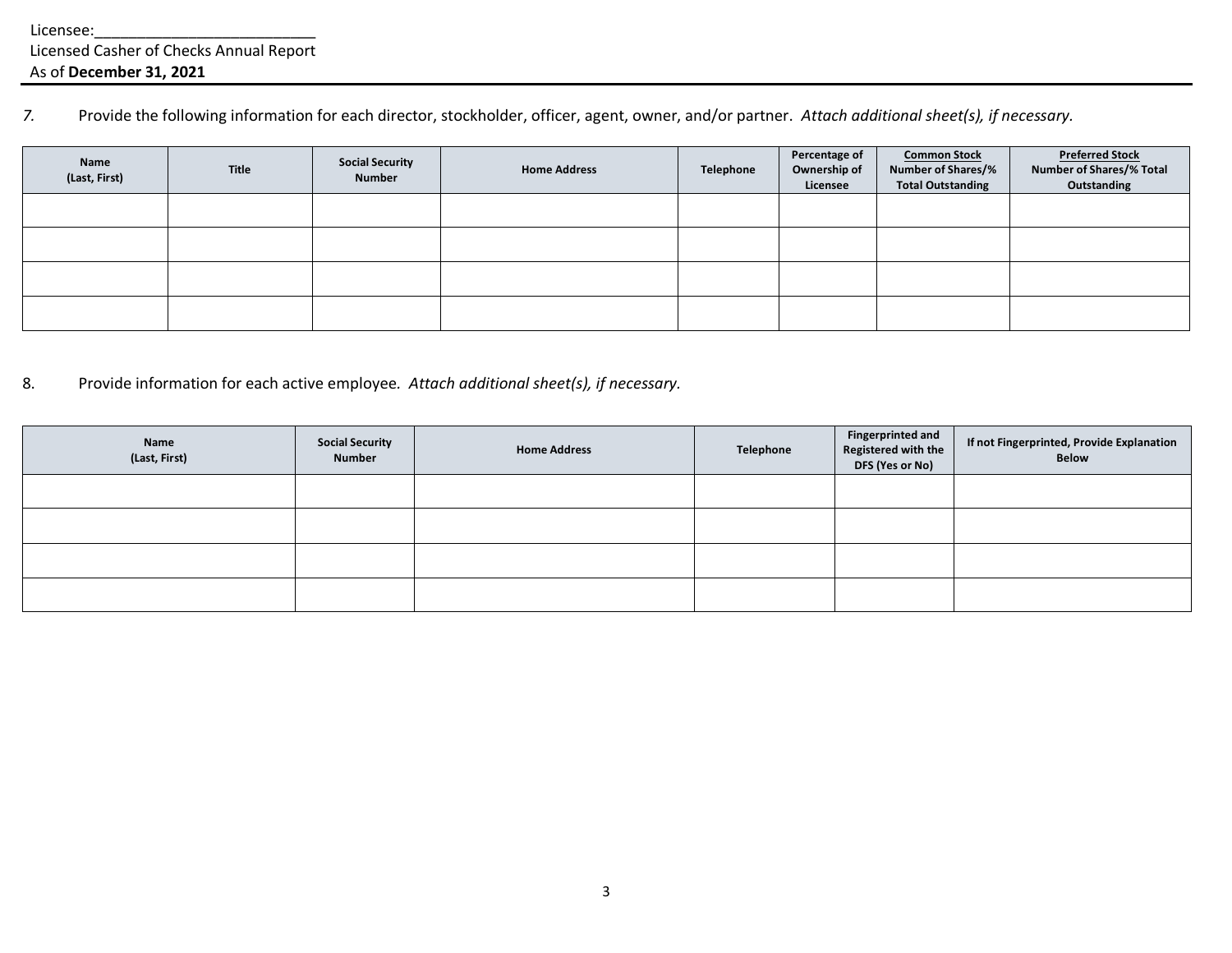9. a) Have all of the above listed directors, stockholders, officers, associates, agents, owners, and/or partners been fingerprinted and registered with the DFS? *Yes* or *No* 

| b) For new employees hired by the licensee during the reporting year, were the following submitted to<br>the DFS:<br>I. the L1 receipt and L1 letter; and/or<br>II. the DFS employee questionnaire, which states that the person fingerprinted was a new |
|----------------------------------------------------------------------------------------------------------------------------------------------------------------------------------------------------------------------------------------------------------|
|                                                                                                                                                                                                                                                          |
|                                                                                                                                                                                                                                                          |
| employee?                                                                                                                                                                                                                                                |
| Yes or No                                                                                                                                                                                                                                                |
| If No, provide explanation. (Please note that submission of employee photos is not required.)                                                                                                                                                            |

**more in any one day,** as required by Superintendent's Regulations Section 400.2 (j)?

*Yes* or *No*

|  |  | If No, provide explanation. |
|--|--|-----------------------------|
|--|--|-----------------------------|

11. If the licensee has received written approval from the DFS to act as an agent for a licensed money transmitter, complete the following table:

| Name of Licensed Money Transmitter | <b>DFS Approval Date</b> |
|------------------------------------|--------------------------|
|                                    |                          |
|                                    |                          |

a. Does the licensee accept public utility company payments? Enter *Yes* or *No* If *Yes,* provide complete details of such activities.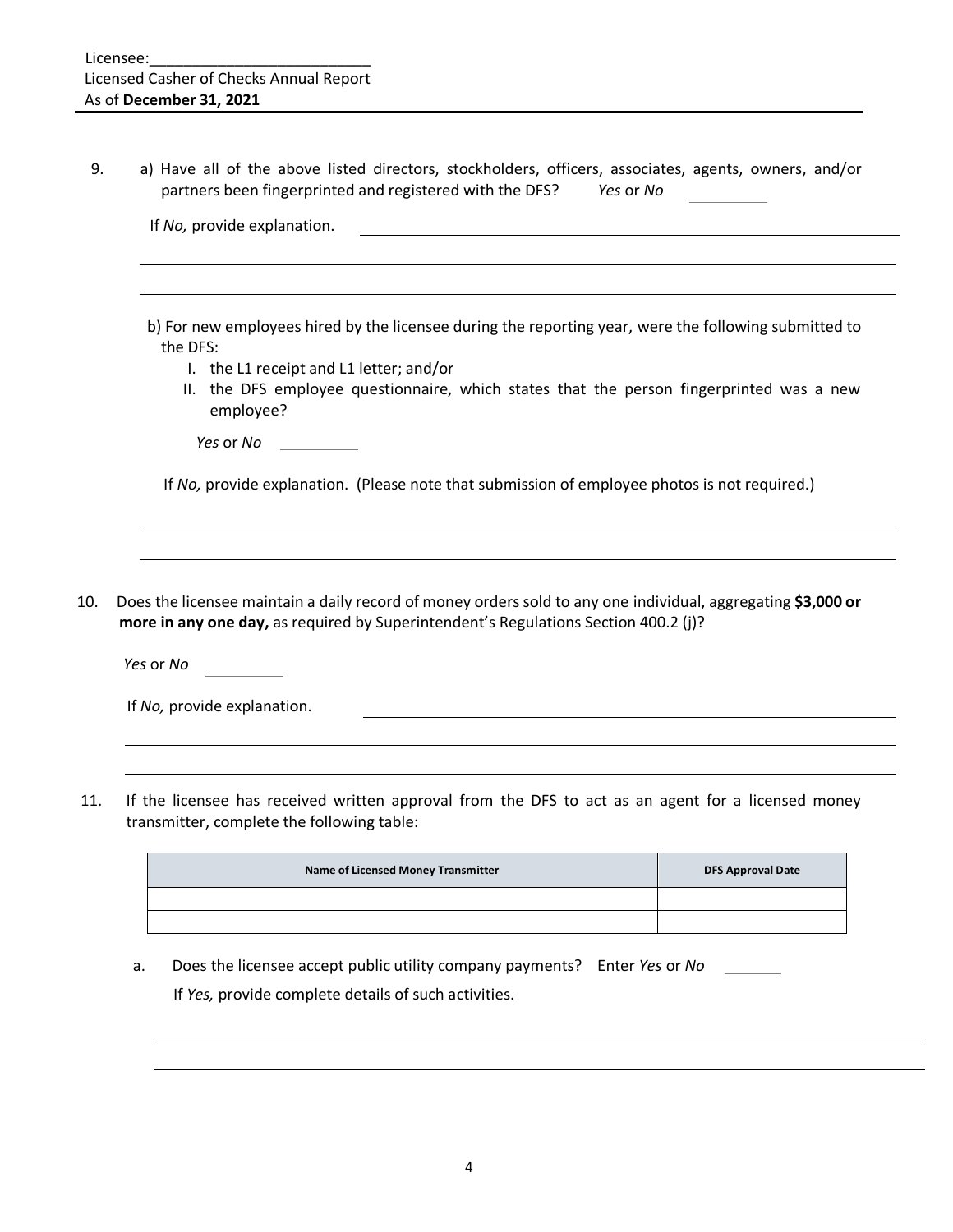b. Is the licensee specifically authorized by written agreement with a New York licensed money transmitter to remit utility bill payments? Enter *Yes* or *No* If *Yes,* enter the names of such money transmitters:

- c. If *yes,* and insurance company provider has changed, submit a copy of the surety bond.
- d. Pursuant to Part 400.12(m) any licensee which terminates its agency relationship with a licensed money transmitter for one or more money transmission activities shall notify the department within 30 days of such termination. Has the licensee **ever** terminated any relationship with any money transmitter? Enter *Yes* or *No*

If *Yes,* enter the names of such money transmitters:

e. Pursuant to Part 400.12(k)(2) of the Superintendent's Regulations, does the licensee insure against the loss, to the licensed money transmitter and the customer of any utility bill payment accepted, by securing a **surety bond payable to the licensed money transmitter in the amount of at least \$100,000 for each licensed location**, covering utility bill payments accepted by the licensee?

*Yes* or *No*

If *Yes,* complete the following table for each insurance company that provides a surety bond. *As proof of coverage, please provide a copy of the bond or letter from the insurance company*.

| Name of Insurance Company | <b>Address of Insurance Company</b> | <b>Surety Bond</b><br>Amount | <b>Issuance Date</b> | Expiration<br>Date | <b>Addresses of Locations Covered</b><br>by Surety Bond |
|---------------------------|-------------------------------------|------------------------------|----------------------|--------------------|---------------------------------------------------------|
|                           |                                     |                              |                      |                    |                                                         |
|                           |                                     |                              |                      |                    |                                                         |
|                           |                                     |                              |                      |                    |                                                         |
|                           |                                     |                              |                      |                    |                                                         |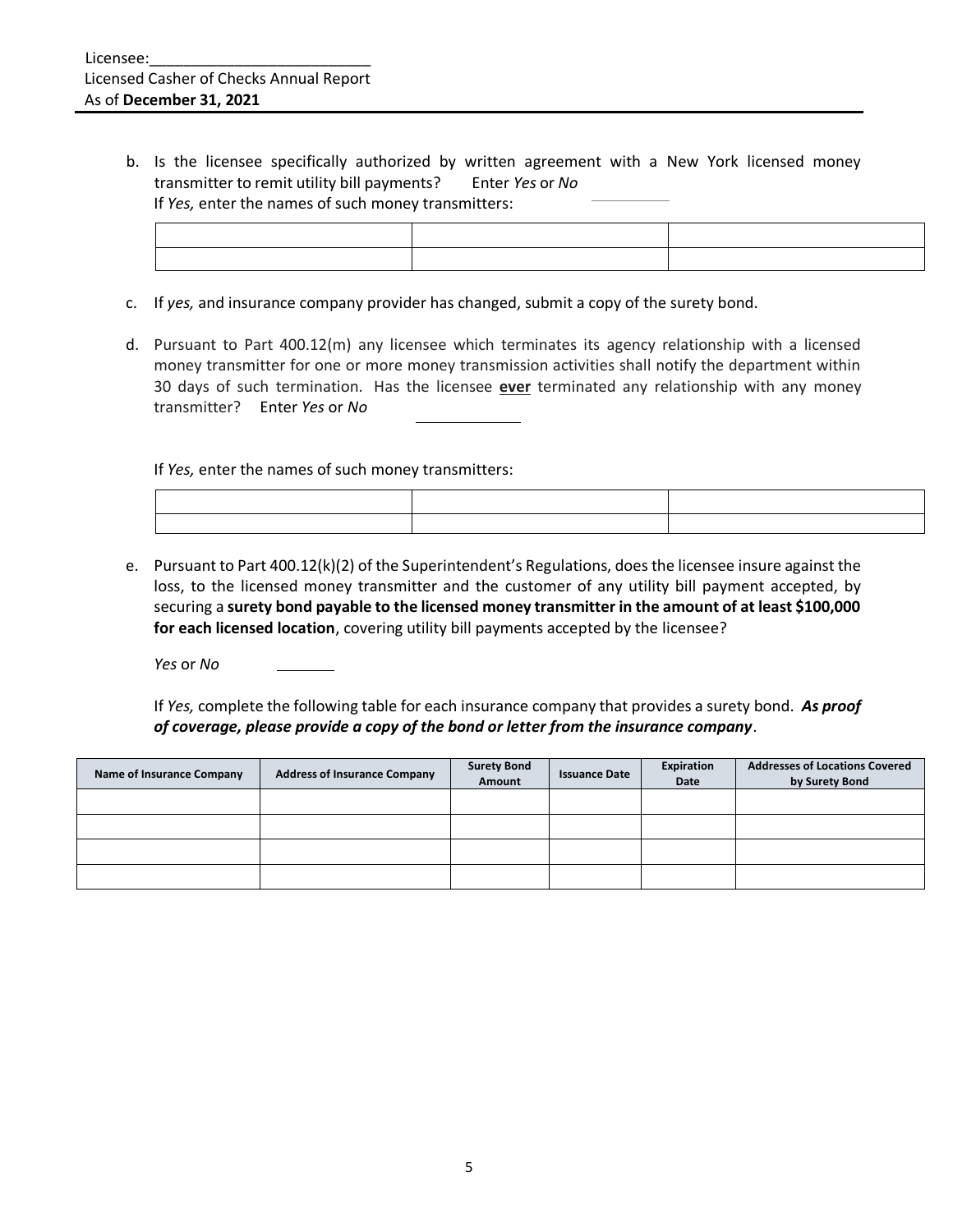12. Does the licensee solicit or engage in any business or provide any service on the licensed premises other than cashing checks, drafts, or money orders; acceptance of utility bill payments; or sale of money orders?

*Yes* or *No*

If *Yes,* provide details of all such activities

a) Is a separate set of books and records maintained for the other activities listed in the response to question 12, or are said activities included in the check cashing records? *Yes* or *No*

If *No,* provide details of all such activities.

*b)* Do others, other than the licensee, solicit or engage in any business or provide any service on the licensed premises? *Yes* or *No* 

If *Yes,* provide details.

- 13. Provide a description and name of the system utilized to maintain books and records in accordance with Part 400.2 of the Superintendent's Regulations:
- 14. Does the licensee have a currency transaction(s) with a related and/or affiliated party during one business day exceeding \$10,000? *Yes* or *No*

\_\_\_\_\_\_\_\_\_\_\_\_\_\_\_\_\_\_\_\_\_\_\_\_\_\_\_\_\_\_\_\_\_\_\_\_\_\_\_\_\_\_\_\_\_\_\_\_\_\_\_\_\_\_\_\_\_\_\_\_\_\_\_\_\_\_\_\_\_\_\_\_\_\_\_\_\_\_\_\_\_\_\_\_\_\_\_\_\_

If *Yes*, were Currency Transaction Reports ("CTR") filed with FinCEN? *Yes* or *No* 

15. List other New York Check Cashers in which the directors, stockholders, officers, owners, or partners of the licensee have an interest.

| Full Name of Director, Stockholder, Officer, Owner, or<br>Partner | Name of Check Casher | Ownership<br>Percentage |
|-------------------------------------------------------------------|----------------------|-------------------------|
|                                                                   |                      |                         |
|                                                                   |                      |                         |
|                                                                   |                      |                         |

16. Does the licensee, its principals, or if applicable, its parent company or affiliate(s), operate as check cashers outside of New York State? *Yes or No* 

If *Yes* provide names and addresses:

| Name of Check Casher in Other State | <b>Complete Address of Check Casher in Other State</b> |
|-------------------------------------|--------------------------------------------------------|
|                                     |                                                        |
|                                     |                                                        |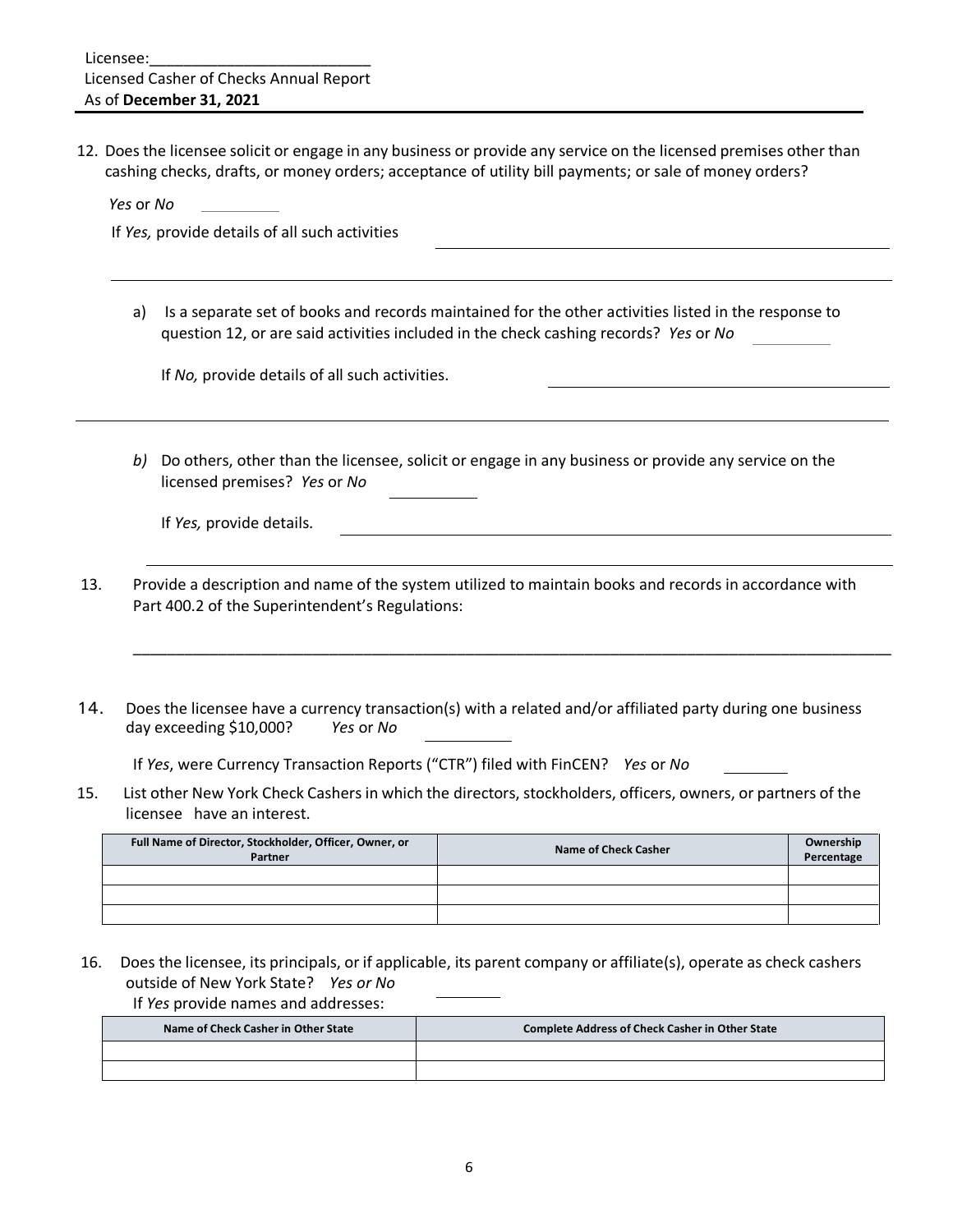17. List all organizations for which the directors, stockholders, officers, owners, or partners of the licensee maintain ownership and/or managing interests.

(Complete below unless *none* entered to the left.)

| <b>Individual Name</b> | <b>Title</b> | <b>Telephone</b> | Company (not licensee) | <b>Address of Company</b> |
|------------------------|--------------|------------------|------------------------|---------------------------|
|                        |              |                  |                        |                           |
|                        |              |                  |                        |                           |

18. List all organizations for which the licensee provides off premises check cashing services. (Complete unless *none* entered to the left.)

| <b>Individual Name</b> | <b>Title</b> | <b>Telephone</b> | <b>Company (not licensee)</b> | <b>Address of Company</b> |
|------------------------|--------------|------------------|-------------------------------|---------------------------|
|                        |              |                  |                               |                           |
|                        |              |                  |                               |                           |

19. Since the filing of the prior *Annual Report*, has the licensee continuously maintained net liquid assets, as defined by the Superintendent's Regulations Part 400, Section 400.5 (a) (4), of **at least \$10,000** for **each of its licensed premises and mobile units**?

*Yes* or *No* If *No,* provide details of how and when the violation will be remediated?

**20.** Complete the following for each line of credit ("LOC"). *Please provide a copy of the LOC from the bank detailing the line's facility, term and expiration date.*

| Name of Bank Providing LOC | Amount | <b>Terms</b> | Issuance<br>Date | Expiration<br>Date | <b>Type of Security</b><br>Pledged | <b>Name of Holder of Security</b><br>Pledged |
|----------------------------|--------|--------------|------------------|--------------------|------------------------------------|----------------------------------------------|
|                            |        |              |                  |                    |                                    |                                              |
|                            |        |              |                  |                    |                                    |                                              |
|                            |        |              |                  |                    |                                    |                                              |

21. Does the licensee or any of its principals have an interest in any of the management firm?

*Yes* or *No*

If *Yes,* complete the following table.

| <b>Name of Management Firm</b> | Principal | Ownership<br>Percentage |
|--------------------------------|-----------|-------------------------|
|                                |           |                         |
|                                |           |                         |
|                                |           |                         |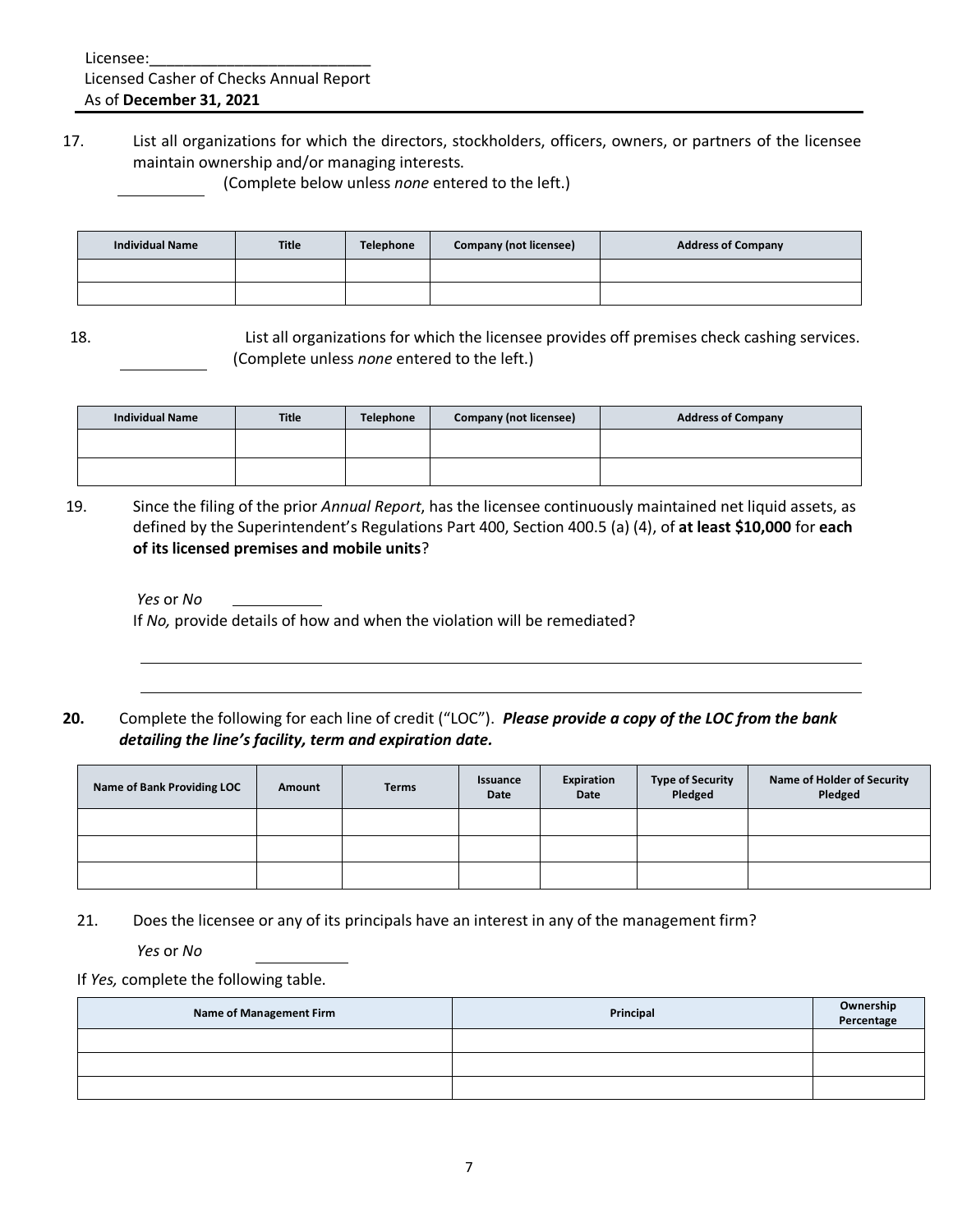22. Does the licensee or any of its principals have an interest in any of the leased property for which it paid rent during the year?

*Yes* or *No*

If *Yes*, complete the following table

| Name of Principal of Licensee | Name of Firm | Name of Principal of Firm | <b>Ownership Percentage</b> |
|-------------------------------|--------------|---------------------------|-----------------------------|
|                               |              |                           |                             |
|                               |              |                           |                             |
|                               |              |                           |                             |

23. Per DFS polices, throughout the reporting year, has the licensee continuously maintained tangible net worth of at **least \$50,000 per licensed location**?

 *Yes or No*

If *No,* provide details of remediation of such breach of DFS policy.

#### 24. Provide:

- a. The name of person who conducted the most recent independent review of BSA/AML compliance and the date of review.
- b. The name of the compliance officer and date appointed
- 25. Has the licensee's deposit account, maintained for the deposits of checks, drafts, and money orders in a banking institution, been established during or after the reporting year?

 *Yes or No*

If *Yes*, provide name of bank and date account opened \_\_\_\_\_ (also submit documentation pertaining to the new banking relationship as specified in the *Important Notifications section of this report* )

26. Has the licensee provided documentation to the DFS evidencing compliance with Parts 400.4 (a) (2) and (3) of the Superintendent's Regulations? *Yes or No*

(If *No,* submit such documentation with the *Annual Report)*

- 27. Provide the Employer Identification Number (EIN) for the licensee's New York license:
- 28. In addition to the check cashing fee, are there any other fees, such as returned check fee, etc., charged to the licensee's customers? *Yes or No*

If Yes, provide fee type, amount charged per transaction, and where such are disclosed.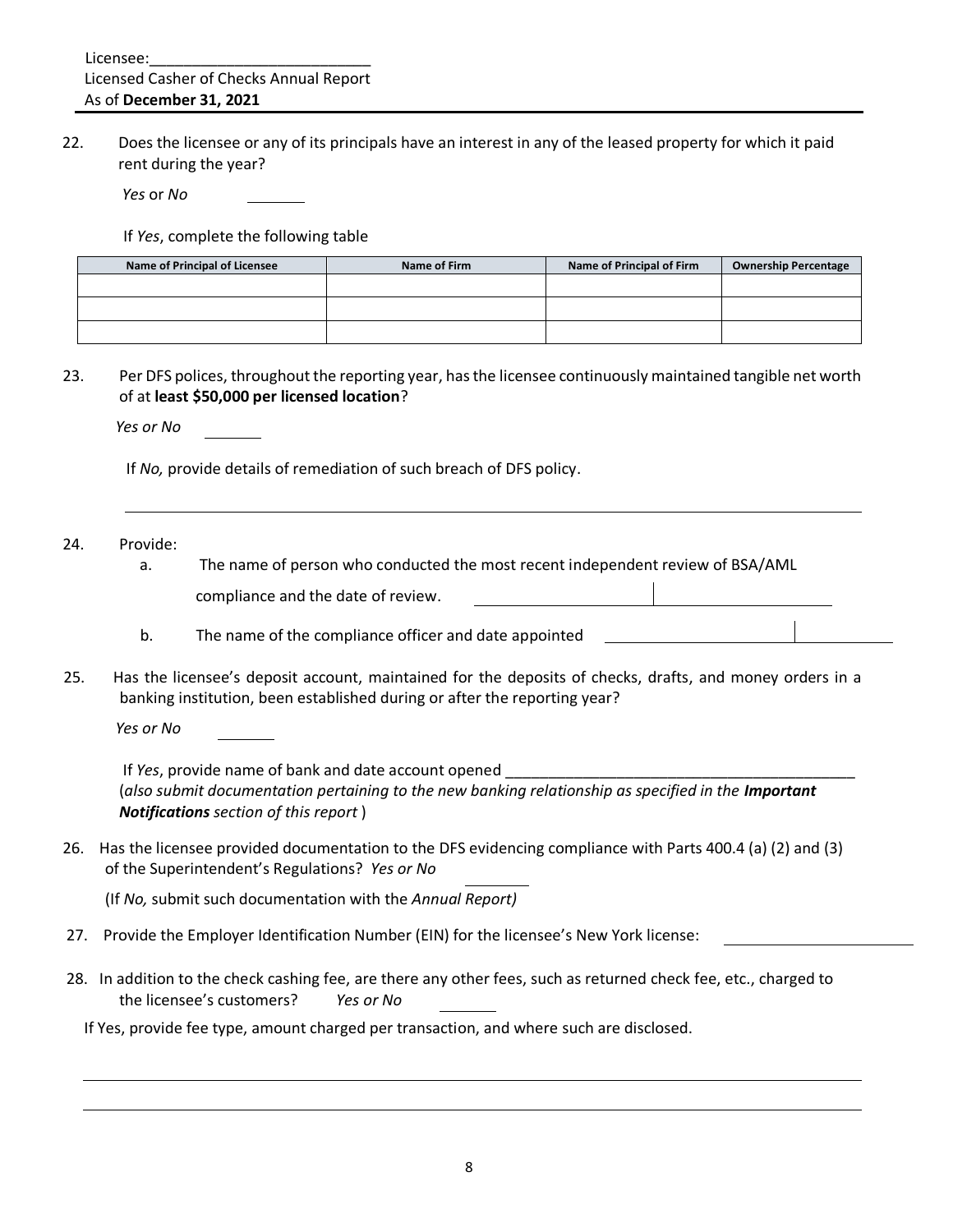29. Have any of the following individuals and entities been involved in any of the following listed matters in the reporting year and at any time since?

#### **Individuals and entities:**

- The licensee
- Any of the licensee's parent, affiliate, or subsidiary companies
- Any of the licensee's owners, partners, stockholders with 10% or more of voting stock in the Licensee, members of the governing board, LLC members/mangers, or executive officers

#### **Listed Matters:**

- Felony conviction or guilty plea to felony
- Court proceeding (Include only cases in which the Licensee or any of the above-listed individuals and entities were named as defendants)
- Investigation (civil or criminal)
- Judgment
- Lawsuit (Include only cases in which the licensee or any of the above-listed individuals and entities was named a defendant.)
- Monetary penalty
- Regulatory or supervisory action
- Settlement (Include only settlements reached after a lawsuit, claim or court proceeding in which the Licensee or any of the above-listed individuals and entities was named a defendant)

*Yes* or *No*

If *Yes*, provide details, and for the court proceedings, lawsuits and settlements, attach a signed statement from legal counsel on whether the court proceedings, lawsuits and settlements, when aggregated, would materially impact the licensee's financial condition and/or ability to meet its obligations: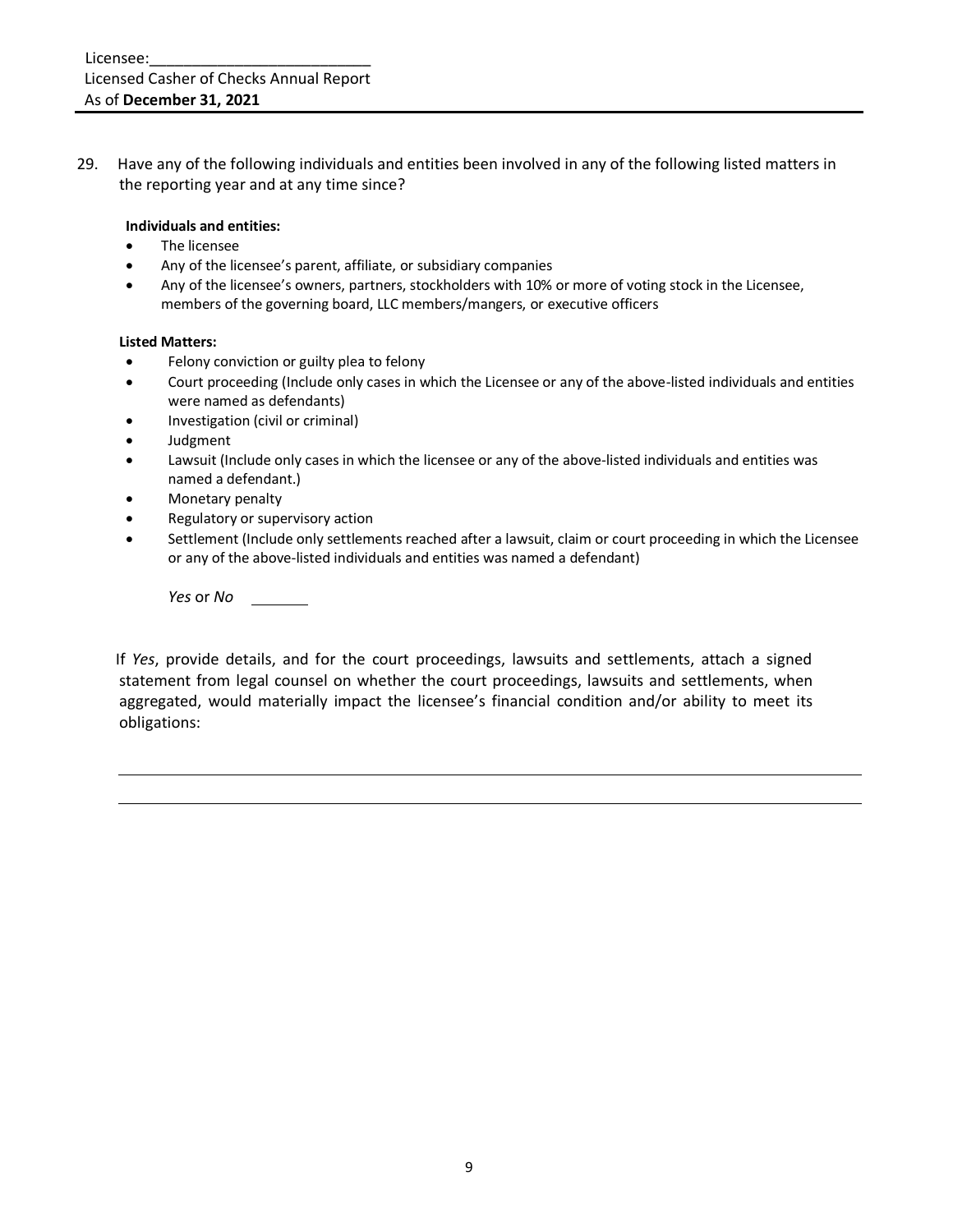## **FINANCIAL SCHEDULES**

# **ROUND ALL DOLLAR AMOUNTS THROUGHOUT THIS REPORT TO THE NEAREST DOLLAR**

| <b>Schedule A - BALANCE SHEET</b>                       |        |  |  |
|---------------------------------------------------------|--------|--|--|
| <b>Assets</b>                                           | Amount |  |  |
| 1. Cash on Hand                                         |        |  |  |
| Cashed Checks on Hand (Not Previously Dishonored)<br>2. |        |  |  |
| Marketable Investments (Schedule A1)<br>3.              |        |  |  |
| 4. Due from Banks (A 2) (DO NOT REPORT ACCOUNTS WITH    |        |  |  |
| <b>NEGATIVE BALANCES)</b>                               |        |  |  |
| 5. Sub-Total                                            |        |  |  |
| 6. Government Transaction Fees Receivable               |        |  |  |
| 7. Prepaid Expenses                                     |        |  |  |
| Check Cashing Fees Receivable (A 3)<br>8.               |        |  |  |
| Miscellaneous - Current Portion (A 4, Column 2)<br>9.   |        |  |  |
| 10. Current Assets                                      |        |  |  |
| 11. Returned Checks on Hand (A 5)                       |        |  |  |
| 12. Net Furniture, Fixtures and Leasehold Improvements  |        |  |  |
| 13. Deferred Expenses                                   |        |  |  |
| 14. Security Deposits                                   |        |  |  |
| 15. Goodwill & Other Intangible Assets                  |        |  |  |
| 16. Miscellaneous - Long-Term Portion (A 4, Column 3)   |        |  |  |
| 17. Total Assets                                        |        |  |  |

| <b>Liabilities and Equity</b>                           | Amount |
|---------------------------------------------------------|--------|
| Due in One Year or Less                                 |        |
| 18. Accounts Payable (A 6)                              |        |
| 19. Accrued Expenses & Taxes                            |        |
| 20. Funds Borrowed - Current Portion (A 7 - Column 2)   |        |
| 21. Other Current Liabilities (A 8)                     |        |
| 22. Sub-Total                                           |        |
| Due in More than One Year                               |        |
| 23. Funds Borrowed - Long Term Portion (A 7 - Column 3) |        |
| 24. Other Long-Term Liabilities (A 9)                   |        |
| 25. Total Liabilities                                   |        |
| 26. Capital Stock                                       |        |
| 27. Additional Paid-In Capital                          |        |
| 28. Retained Earnings                                   |        |
| 29. Other Stockholders' Equity (A 10)                   |        |
| 30. Total Equity (Corporations Only, C)                 |        |
| 31. Net Worth (Proprietorship/Partnership Only)         |        |
| 32. Total Liabilities and Equity                        |        |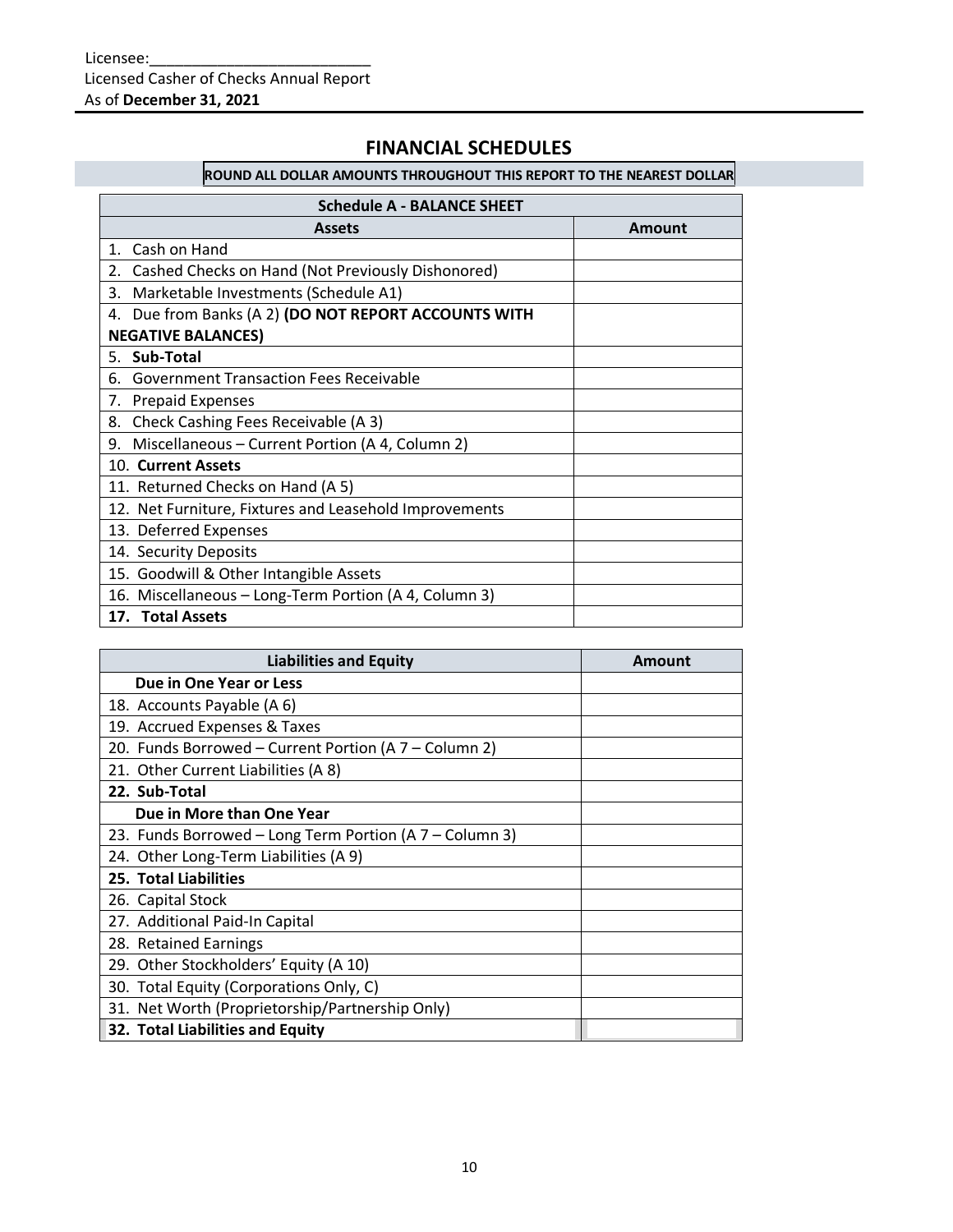| Schedule A 1 - Marketable Investments          |                   |  |  |
|------------------------------------------------|-------------------|--|--|
| <b>Description</b>                             | <b>Book Value</b> |  |  |
|                                                |                   |  |  |
|                                                |                   |  |  |
|                                                |                   |  |  |
| Total (Must Agree with Schedule $A - Line 3$ ) |                   |  |  |

| Schedule A 2 - Due from Banks                 |                        |           |                |  |
|-----------------------------------------------|------------------------|-----------|----------------|--|
| <b>Bank Name and Location</b>                 | <b>Type of Account</b> | Account # | <b>Balance</b> |  |
|                                               |                        |           |                |  |
|                                               |                        |           |                |  |
|                                               |                        |           |                |  |
|                                               |                        |           |                |  |
| Total (Must Agree with Schedule $A -$ Line 4) |                        |           |                |  |

| Schedule A 3 - Check Cashing Fees Receivable |             |               |  |
|----------------------------------------------|-------------|---------------|--|
| <b>Three Largest Customers</b>               | <b>Date</b> | <b>Amount</b> |  |
|                                              |             |               |  |
|                                              |             |               |  |
|                                              |             |               |  |
|                                              |             |               |  |
| Other Customers (Total Amount Only)          |             |               |  |
|                                              |             |               |  |
| Total (Must Agree with Schedule A - Line 8)  |             |               |  |

| Schedule A 4 - Miscellaneous Assets |                    |                             |  |  |
|-------------------------------------|--------------------|-----------------------------|--|--|
| <b>Description</b>                  | Current<br>Portion | (3)<br>Long-Term<br>Portion |  |  |
|                                     |                    |                             |  |  |
|                                     |                    |                             |  |  |
|                                     |                    |                             |  |  |
| <b>Totals</b>                       |                    |                             |  |  |

### **Notes: Amounts in column (1) must equal the total of columns (2) and (3). , The total amount of column (2) must agree with Schedule A – Line 9. The total amount of column (3) must agree with Schedule A – Line 16.**

|                                                | Schedule A 5 - Returned Checks on Hand |                                |              |       |                           |        |  |
|------------------------------------------------|----------------------------------------|--------------------------------|--------------|-------|---------------------------|--------|--|
| Date of<br><b>Check</b>                        | Date<br>Cashed                         | <b>Date</b><br><b>Returned</b> | <b>Maker</b> | Payee | Reason<br><b>Returned</b> | Amount |  |
|                                                |                                        |                                |              |       |                           |        |  |
|                                                |                                        |                                |              |       |                           |        |  |
|                                                |                                        |                                |              |       |                           |        |  |
|                                                |                                        |                                |              |       |                           |        |  |
|                                                |                                        |                                |              |       |                           |        |  |
| Total (Must Agree with Schedule $A -$ Line 11) |                                        |                                |              |       |                           |        |  |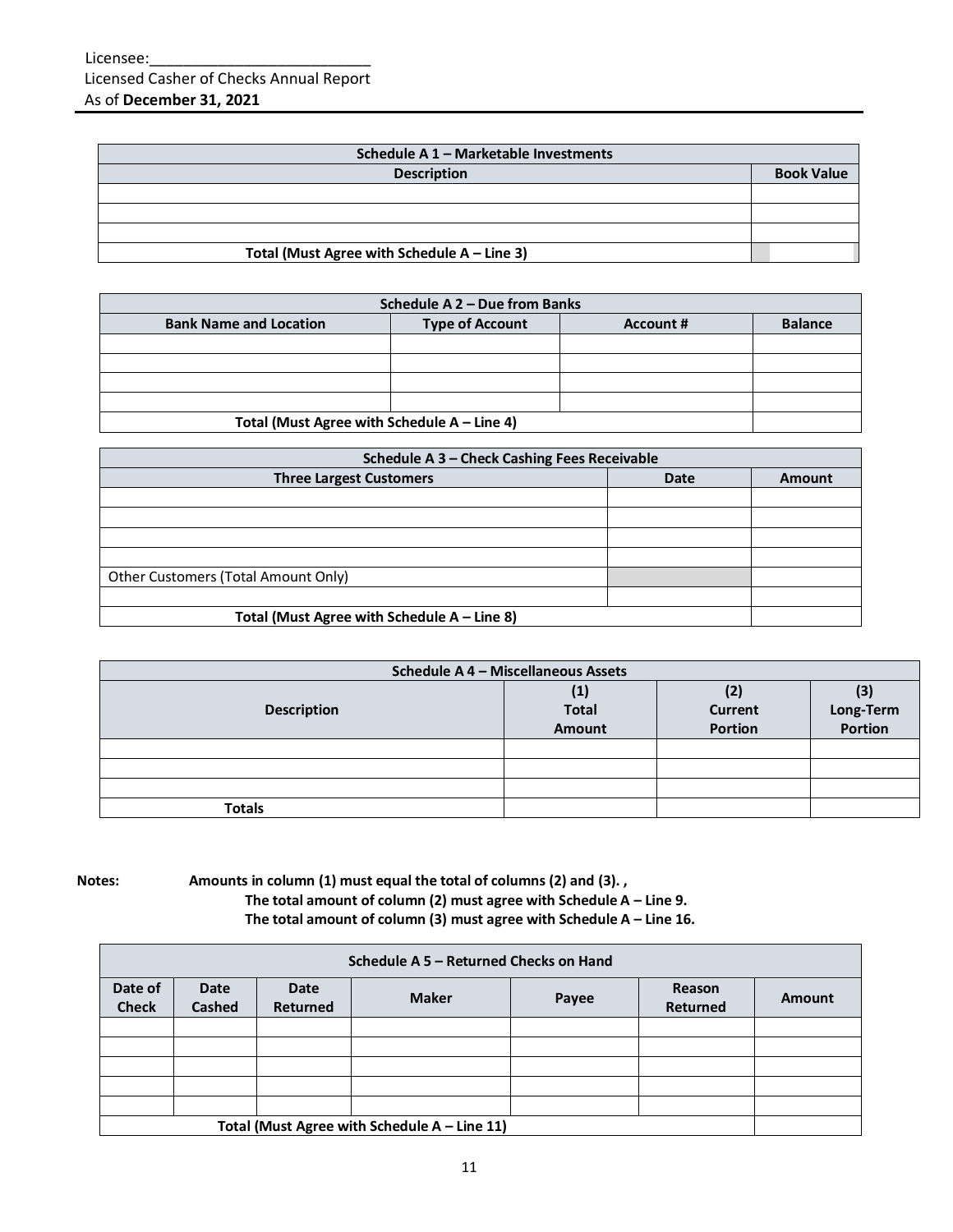| <b>Schedule A 6 - Accounts Payable</b>         |        |  |
|------------------------------------------------|--------|--|
| <b>Description</b>                             | Amount |  |
| Due to Money Order Company                     |        |  |
| Due to Money Transmitter                       |        |  |
| Due to Lottery                                 |        |  |
| Due to Affiliates                              |        |  |
| Due to Utility Companies for Payments Received |        |  |
|                                                |        |  |
|                                                |        |  |
| Total (Must Agree with Schedule $A -$ Line 18) |        |  |

| Schedule A 7 - Funds Borrowed                                                                                                                                                                   |  |  |  |  |  |                             |  |
|-------------------------------------------------------------------------------------------------------------------------------------------------------------------------------------------------|--|--|--|--|--|-----------------------------|--|
| (1)<br>(2)<br>Name of<br>Date of<br><b>Due</b><br>Payment<br><b>Purpose</b><br><b>Total</b><br>Current<br>Rate<br>of Loan<br>Lender<br><b>Terms</b><br><b>Date</b><br>Loan<br>Portion<br>Amount |  |  |  |  |  | (3)<br>Long-Term<br>Portion |  |
|                                                                                                                                                                                                 |  |  |  |  |  |                             |  |
|                                                                                                                                                                                                 |  |  |  |  |  |                             |  |
|                                                                                                                                                                                                 |  |  |  |  |  |                             |  |
|                                                                                                                                                                                                 |  |  |  |  |  |                             |  |
| Total                                                                                                                                                                                           |  |  |  |  |  |                             |  |

### **Notes:**

**i. Amounts in column (1) must equal the total of columns (2) and (3).**

**ii.** The total amount of column (2) must agree with Schedule A – Line 20.

**iii.** The total amount of column (3) must agree with Schedule A - Line 23.

| Schedule A 8 - Other Current Liabilities     |               |  |  |
|----------------------------------------------|---------------|--|--|
| <b>Description</b>                           | <b>Amount</b> |  |  |
|                                              |               |  |  |
|                                              |               |  |  |
|                                              |               |  |  |
|                                              |               |  |  |
|                                              |               |  |  |
| Total (Must Agree with Schedule A - Line 21) |               |  |  |

| Schedule A 9 - Other Long-Term Liabilities   |        |  |  |
|----------------------------------------------|--------|--|--|
| <b>Description</b>                           | Amount |  |  |
|                                              |        |  |  |
|                                              |        |  |  |
|                                              |        |  |  |
|                                              |        |  |  |
|                                              |        |  |  |
|                                              |        |  |  |
|                                              |        |  |  |
| Total (Must Agree with Schedule A - Line 24) |        |  |  |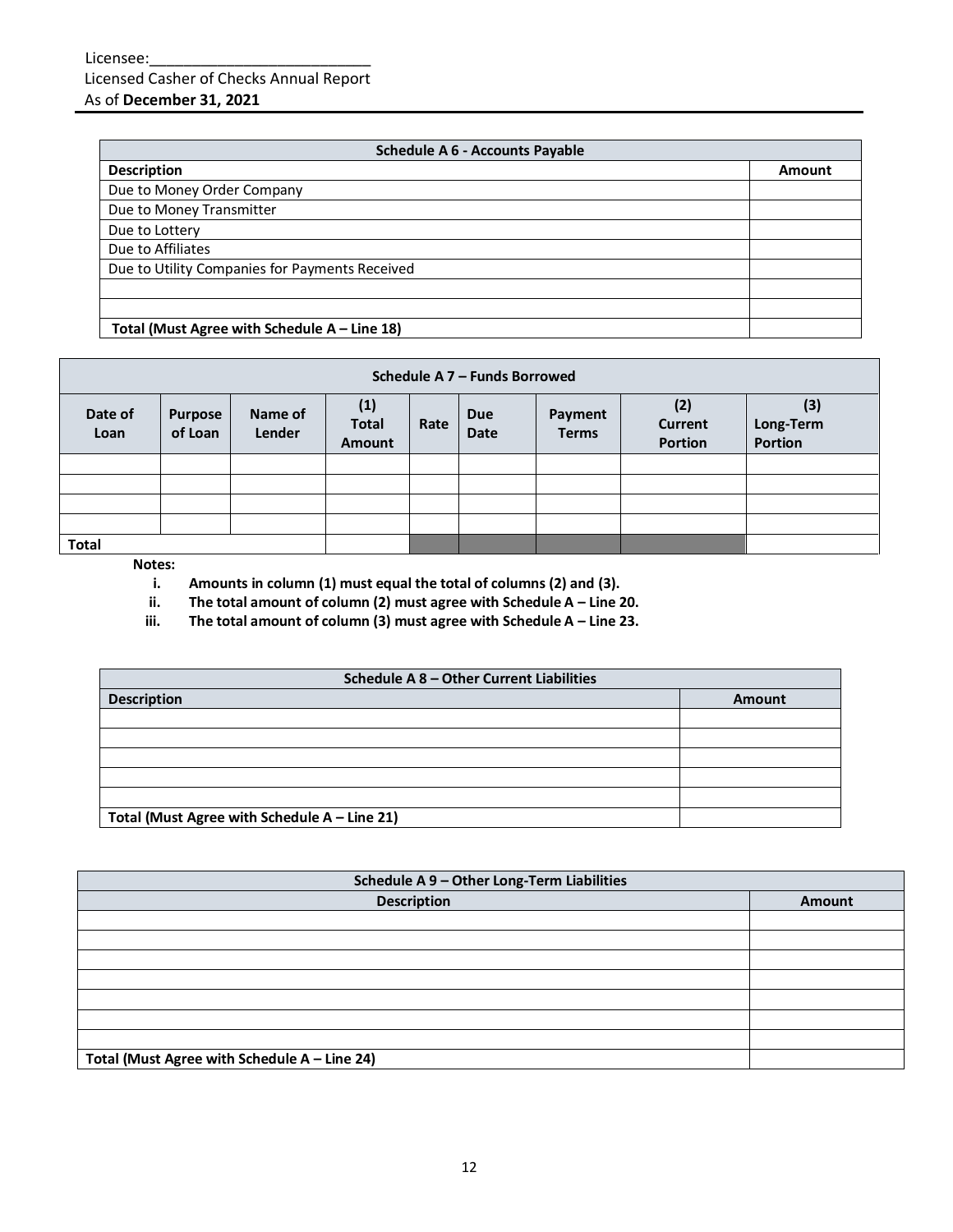| <b>Schedule B</b><br><b>INCOME AND EXPENSE STATEMENT</b>                        |                                   |
|---------------------------------------------------------------------------------|-----------------------------------|
| Income                                                                          | <b>Amount</b><br>(Nearest Dollar) |
| 1. Total Check Cashing Fees Collected Consumer (Schedule B 1a)                  |                                   |
| Total Check Cashing Fees Collected Commercial (Schedule B 1b)<br>2.             |                                   |
| 3. EPFT Fees                                                                    |                                   |
| 4. Other Income (B 2) Itemize all fees/income, use additional page if necessary |                                   |
| <b>Total Income</b>                                                             |                                   |
| <b>Expenses</b>                                                                 | <b>Amount</b><br>(Nearest Dollar) |
| 5. Salaries - Officers                                                          |                                   |
| 6. Salaries - Proprietors & Partners                                            |                                   |
| 7. Salaries - Employees                                                         |                                   |
| 8. Management Fees                                                              |                                   |
| 9. Money Delivery Charges                                                       |                                   |
| 10. Bank Service Charges                                                        |                                   |
| 11. Insurance & Protection                                                      |                                   |
| 12. Interest Paid                                                               |                                   |
| 13. Rent                                                                        |                                   |
| 14. Legal and Professional Fees                                                 |                                   |
| 15. Advertising, Dues, etc.                                                     |                                   |
| 16. Telephone                                                                   |                                   |
| 17. Taxes & License Fees                                                        |                                   |
| 18. Contributions, Donations and Entertainment                                  |                                   |
| 19. Losses (B 3)                                                                |                                   |
| 20. Other Expenses (B 4) Itemize all expenses, use additional page if necessary |                                   |
| <b>Total Expenses</b><br>21.                                                    |                                   |
| 22. Net Profit (Line 4 greater than Line 21)                                    |                                   |
| 23. Net Loss (Line 21 greater than Line 4)                                      |                                   |

| Schedule B 1 a - Check Cashing Fees Collected Consumer     |                    |                      |                       |  |  |  |
|------------------------------------------------------------|--------------------|----------------------|-----------------------|--|--|--|
| <b>Facility</b>                                            | # of Checks Cashed | <b>Dollar Amount</b> | <b>Fees Collected</b> |  |  |  |
| Regular *Location(s)                                       |                    |                      |                       |  |  |  |
| Limited Station(s)                                         |                    |                      |                       |  |  |  |
|                                                            |                    |                      |                       |  |  |  |
| <b>Total</b>                                               |                    |                      |                       |  |  |  |
| (Total Fees Collected Must agree with Schedule B - Line 1) |                    |                      |                       |  |  |  |
| * including mobile units                                   |                    |                      |                       |  |  |  |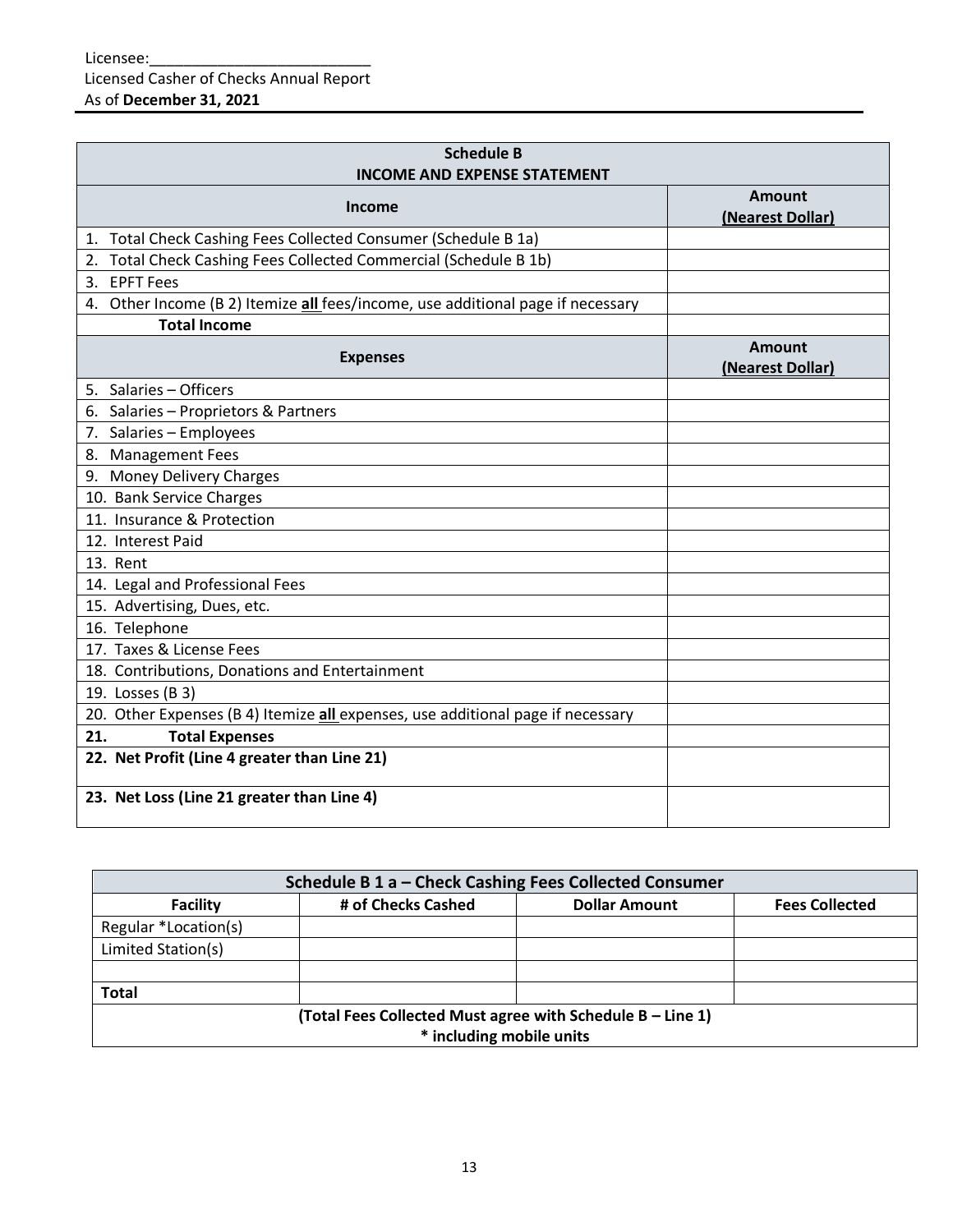| Schedule B 1 b - Check Cashing Fees Collected Commercial |                                                                                        |                      |                       |  |  |
|----------------------------------------------------------|----------------------------------------------------------------------------------------|----------------------|-----------------------|--|--|
| <b>Facility</b>                                          | <b>Number of Checks</b><br><b>Cashed</b>                                               | <b>Dollar Amount</b> | <b>Fees Collected</b> |  |  |
| Regular *Location(s)                                     |                                                                                        |                      |                       |  |  |
| Limited Station(s)                                       |                                                                                        |                      |                       |  |  |
|                                                          |                                                                                        |                      |                       |  |  |
| <b>Totals</b>                                            |                                                                                        |                      |                       |  |  |
|                                                          | (Total Fees Collected Must agree with Schedule B - Line 2)<br>* including mobile units |                      |                       |  |  |

| Schedule B 2 - Other Income                 |                       |  |  |
|---------------------------------------------|-----------------------|--|--|
| <b>Description</b>                          | <b>Fees Collected</b> |  |  |
| Money Order Fees                            |                       |  |  |
| <b>Utility Bill Fees</b>                    |                       |  |  |
| Lottery Fees                                |                       |  |  |
| <b>Money Transmissions Fees</b>             |                       |  |  |
| <b>Returned Check Fees</b>                  |                       |  |  |
|                                             |                       |  |  |
|                                             |                       |  |  |
|                                             |                       |  |  |
|                                             |                       |  |  |
| Total (Must agree with Schedule B - Line 4) |                       |  |  |

| Schedule B 3 - Losses                          |        |  |  |
|------------------------------------------------|--------|--|--|
| <b>Description</b>                             | Amount |  |  |
| <b>Net Shortages</b>                           |        |  |  |
| <b>Returned Checks Written Off</b>             |        |  |  |
| Robberies                                      |        |  |  |
| <b>Burglaries</b>                              |        |  |  |
| Defalcations                                   |        |  |  |
|                                                |        |  |  |
|                                                |        |  |  |
| Total (Must agree with Schedule B $-$ Line 19) |        |  |  |

| Schedule B 4 - Other Expenses                |        |  |  |
|----------------------------------------------|--------|--|--|
| <b>Description</b>                           | Amount |  |  |
|                                              |        |  |  |
|                                              |        |  |  |
|                                              |        |  |  |
|                                              |        |  |  |
| Total (Must agree with Schedule B - Line 20) |        |  |  |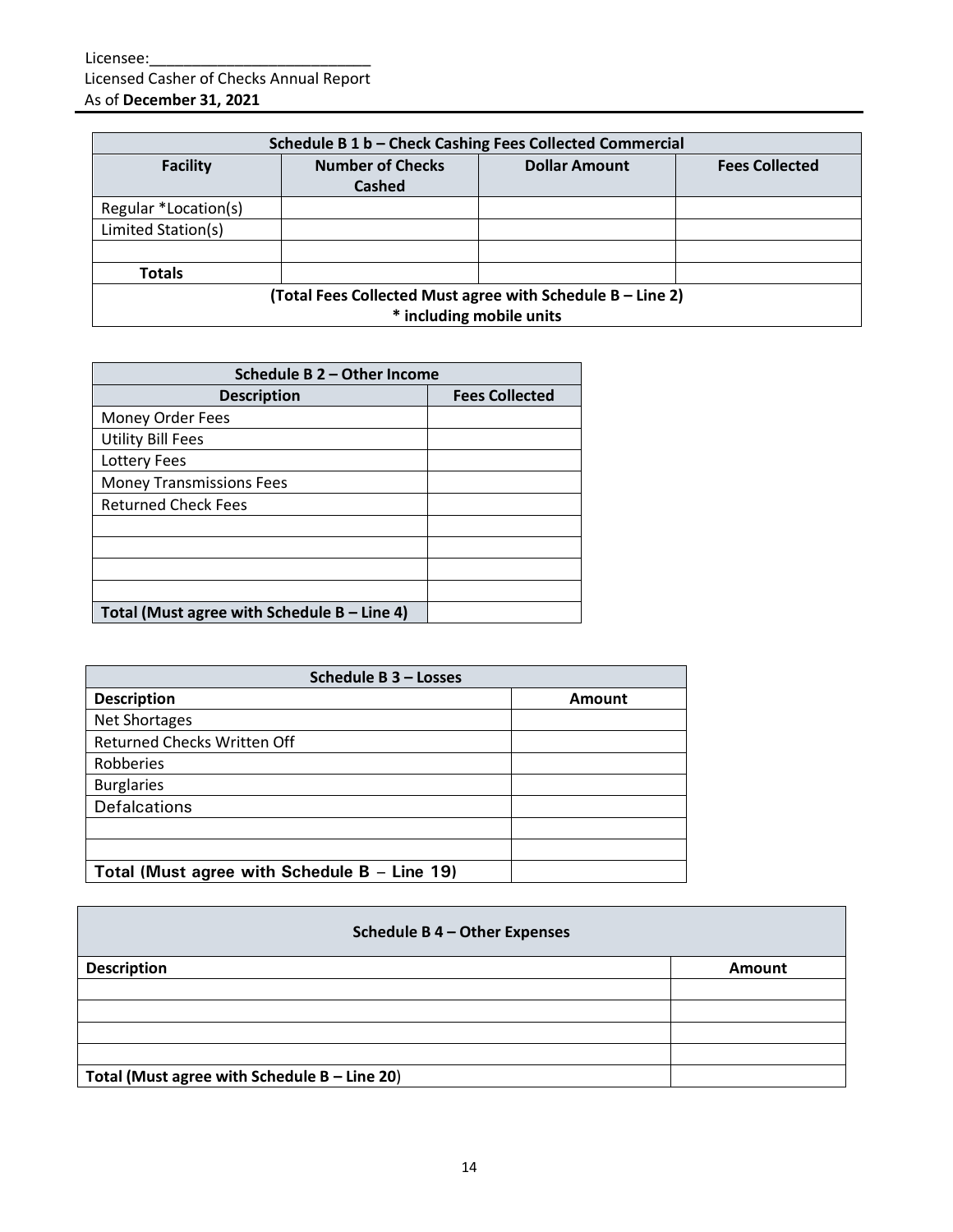| <b>SCHEDULE C</b><br><b>RECONCILEMENT OF STOCKHOLDERS' EQUITY</b> |        |  |  |  |  |
|-------------------------------------------------------------------|--------|--|--|--|--|
| (Corporations Only)                                               |        |  |  |  |  |
| <b>Description</b>                                                | Amount |  |  |  |  |
| Capital Stock as shown on prior Annual Report                     |        |  |  |  |  |
| 2. Surplus as shown on prior Annual Report                        |        |  |  |  |  |
| 3. Reserves as shown on prior Annual Report                       |        |  |  |  |  |
| 4. Net Profit (from Schedule B - Line 22)                         |        |  |  |  |  |
| Capital Additions (supply details below)<br>5.                    |        |  |  |  |  |
| Total of Lines 1 thru 5<br>6.                                     |        |  |  |  |  |
| 7. Net Loss (from Schedule B - Line 23)                           |        |  |  |  |  |
| Capital Withdrawals (supply details below)<br>8.                  |        |  |  |  |  |
| 9. Total of lines 7 and 8                                         |        |  |  |  |  |
| 10. Total Stockholders' Equity (line 6 minus line 9)              |        |  |  |  |  |

## **SCHEDULE C RECONCILEMENT OF NET WORTH (Proprietorships & Partnerships Only)**

| $(100)$ returnships $\alpha$ rail the ships $\sigma$ in $\gamma$ |               |  |  |  |  |
|------------------------------------------------------------------|---------------|--|--|--|--|
| <b>Description</b>                                               | <b>Amount</b> |  |  |  |  |
| 1. Net Worth as shown on prior Annual Report                     |               |  |  |  |  |
| 2. Net Profit (from Schedule B - Line 22)                        |               |  |  |  |  |
| 3. Capital Additions (supply details below)                      |               |  |  |  |  |
| 4. Total of lines 1 thru 3                                       |               |  |  |  |  |
| 5. Net Loss (from Schedule B - Line 23)                          |               |  |  |  |  |
| 6. Capital Withdrawals (supply details below)                    |               |  |  |  |  |
| 7. Total of lines 5 and 6                                        |               |  |  |  |  |
| 8. Total Net Worth (line 4 minus line 7)                         |               |  |  |  |  |

List capital additions below:

| <b>Description of Capital Addition</b> | <b>Date of Capital Addition</b> | <b>Amount (in nearest</b><br>dollar) |
|----------------------------------------|---------------------------------|--------------------------------------|
|                                        |                                 |                                      |
|                                        |                                 |                                      |
|                                        |                                 |                                      |

## List capital withdrawals below:

| <b>Description of Capital Withdrawal</b> | Date of Capital<br>Withdrawal | <b>Amount (in nearest</b><br>dollar) |
|------------------------------------------|-------------------------------|--------------------------------------|
|                                          |                               |                                      |
|                                          |                               |                                      |
|                                          |                               |                                      |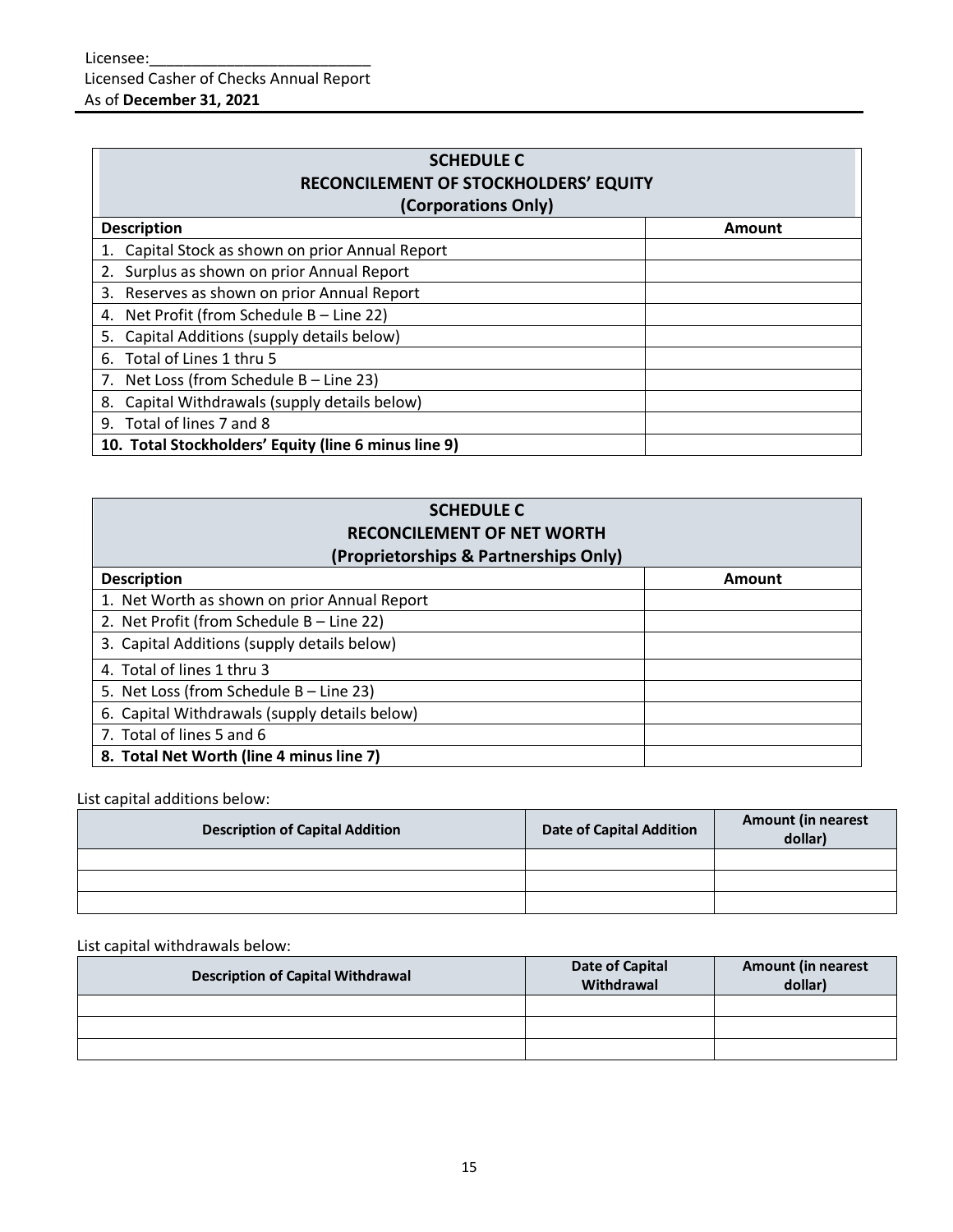### **PHOTOCOPY AND NUMBER THIS SHEET FOR ADDITIONAL LOCATIONS**

### **Location Address:**

| <b>SCHEDULE D</b><br><b>INCOME AND EXPENSE STATEMENT</b>             |                                   |  |  |  |  |  |  |
|----------------------------------------------------------------------|-----------------------------------|--|--|--|--|--|--|
| <b>Income</b>                                                        | <b>Amount</b><br>(Nearest Dollar) |  |  |  |  |  |  |
| Total Check Cashing Fees Collected Consumer (Schedule D 1 a)<br>1.   |                                   |  |  |  |  |  |  |
| Total Check Cashing Fees Collected Commercial (Schedule D 1 b)<br>2. |                                   |  |  |  |  |  |  |
| <b>EPFT Fees</b><br>3.                                               |                                   |  |  |  |  |  |  |
| 4. Other Income (D 2)                                                |                                   |  |  |  |  |  |  |
| <b>Total Income</b>                                                  |                                   |  |  |  |  |  |  |
| <b>Expenses</b>                                                      | <b>Amount</b><br>(Nearest Dollar) |  |  |  |  |  |  |
| 5. Salaries - Officers                                               |                                   |  |  |  |  |  |  |
| 6. Salaries - Proprietors & Partners                                 |                                   |  |  |  |  |  |  |
| 7. Salaries - Employees                                              |                                   |  |  |  |  |  |  |
| 8. Management Fees                                                   |                                   |  |  |  |  |  |  |
| 9. Money Delivery Charges                                            |                                   |  |  |  |  |  |  |
| 10. Bank Service Charge                                              |                                   |  |  |  |  |  |  |
| 11. Insurance & Protection                                           |                                   |  |  |  |  |  |  |
| 12. Interest Paid                                                    |                                   |  |  |  |  |  |  |
| 13. Rent                                                             |                                   |  |  |  |  |  |  |
| 14. Legal and Professional Fees                                      |                                   |  |  |  |  |  |  |
| 15. Advertising, Dues, etc.                                          |                                   |  |  |  |  |  |  |
| 16. Telephone                                                        |                                   |  |  |  |  |  |  |
| 17. Taxes & License Fees                                             |                                   |  |  |  |  |  |  |
| 18. Contributions, Donations and Entertainment                       |                                   |  |  |  |  |  |  |
| 19. Losses                                                           |                                   |  |  |  |  |  |  |
| 20. Other Expenses                                                   |                                   |  |  |  |  |  |  |
| 21.<br><b>Total Expenses</b>                                         |                                   |  |  |  |  |  |  |
| 22. Net Profit (Line 4 greater than Line 21)                         |                                   |  |  |  |  |  |  |
| 23. Net Loss (Line 21 greater than Line 4)                           |                                   |  |  |  |  |  |  |

| Schedule D 1 a - Check Cashing Fees Collected - Consumer                               |  |  |  |  |  |  |  |  |
|----------------------------------------------------------------------------------------|--|--|--|--|--|--|--|--|
| # of Checks Cashed<br><b>Fees Collected</b><br><b>Dollar Amount</b><br><b>Facility</b> |  |  |  |  |  |  |  |  |
| Licensed Location                                                                      |  |  |  |  |  |  |  |  |
| Limited Station(s)                                                                     |  |  |  |  |  |  |  |  |
|                                                                                        |  |  |  |  |  |  |  |  |
| <b>Totals</b>                                                                          |  |  |  |  |  |  |  |  |
| (Total Fees Collected Must agree with Schedule D - Line 1)                             |  |  |  |  |  |  |  |  |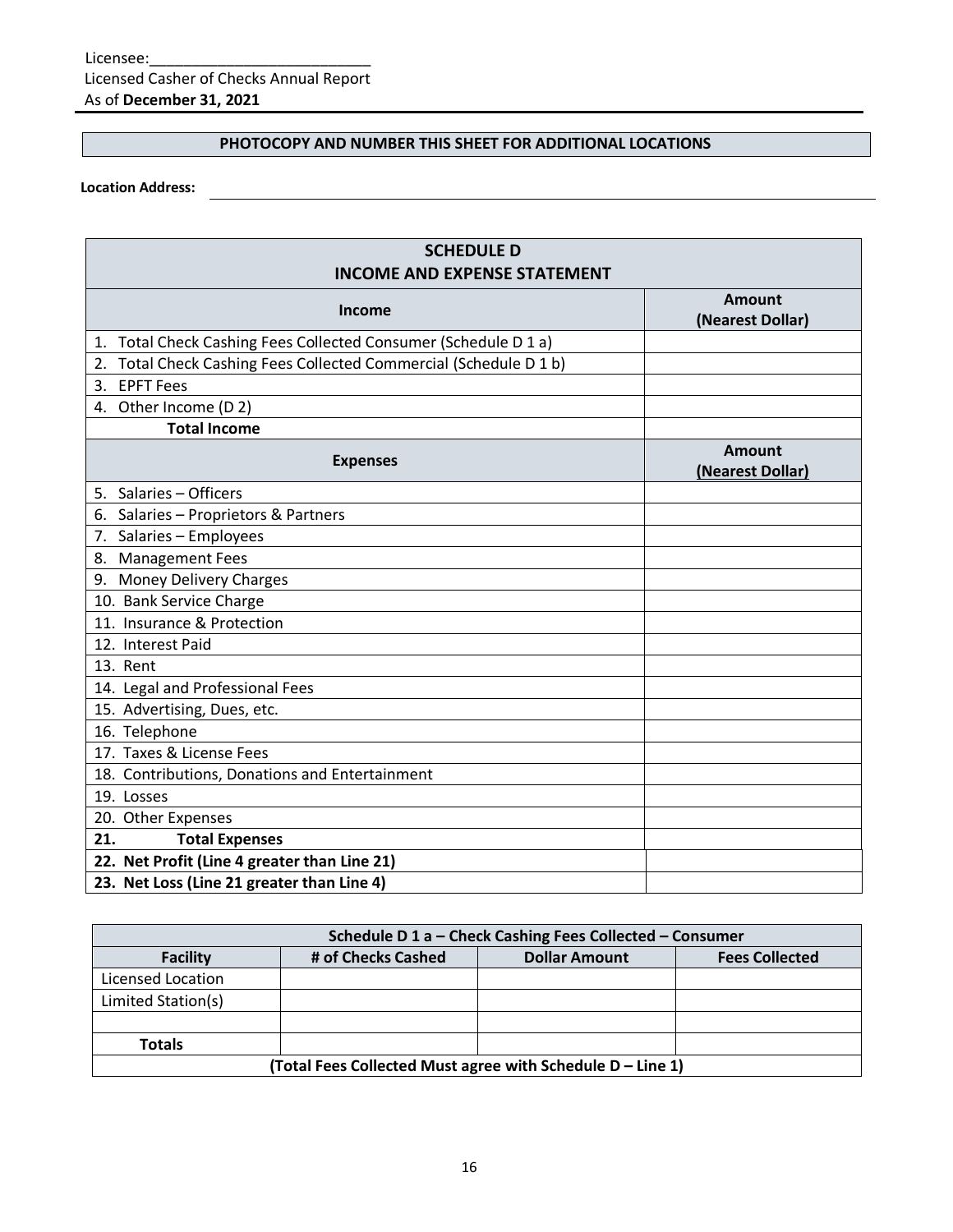| Schedule D 1 b - Check Cashing Fees Collected - Commercial |                                                            |  |  |  |  |  |  |  |
|------------------------------------------------------------|------------------------------------------------------------|--|--|--|--|--|--|--|
| <b>Facility</b>                                            | <b>Fees Collected</b>                                      |  |  |  |  |  |  |  |
| Licensed Location                                          |                                                            |  |  |  |  |  |  |  |
| Limited Station(s)                                         |                                                            |  |  |  |  |  |  |  |
|                                                            |                                                            |  |  |  |  |  |  |  |
| <b>Totals</b>                                              |                                                            |  |  |  |  |  |  |  |
|                                                            | (Total Fees Collected Must agree with Schedule D – Line 2) |  |  |  |  |  |  |  |

| Schedule D 2 - Other Income                   |                       |  |  |  |  |  |
|-----------------------------------------------|-----------------------|--|--|--|--|--|
| <b>Description</b>                            | <b>Fees Collected</b> |  |  |  |  |  |
| Money Order Fees                              |                       |  |  |  |  |  |
| <b>Utility Bill Fees</b>                      |                       |  |  |  |  |  |
| Lottery Fees                                  |                       |  |  |  |  |  |
| <b>Money Transmissions Fees</b>               |                       |  |  |  |  |  |
|                                               |                       |  |  |  |  |  |
|                                               |                       |  |  |  |  |  |
|                                               |                       |  |  |  |  |  |
| Total (Must agree with Schedule $D -$ Line 4) |                       |  |  |  |  |  |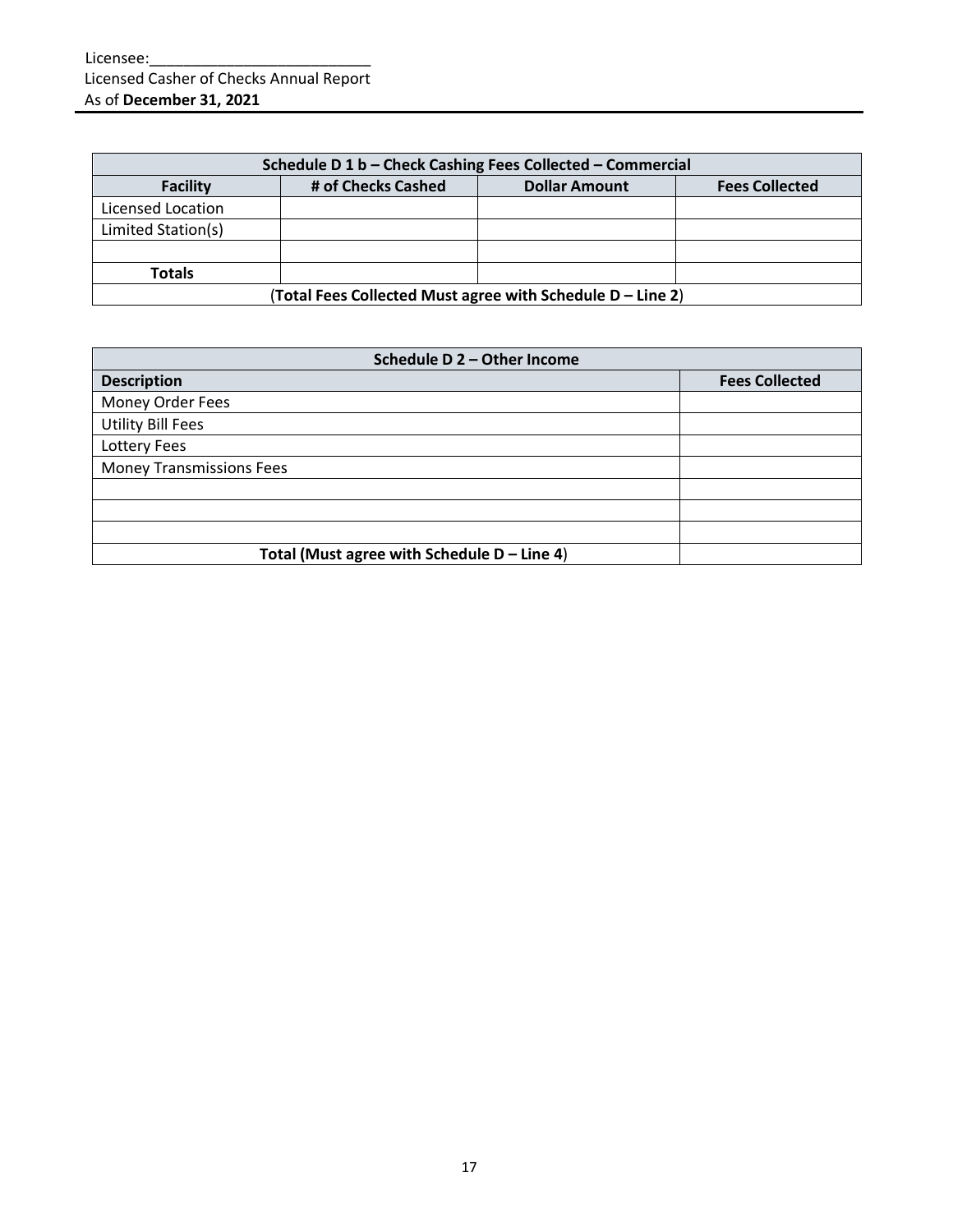### **Schedule E Net Liquid Assets Calculation**

|                  | A               | B                           | U                               | D                                                  | E                                                 | F.                  | G                             | н                               |                                 |                                             | K                                    |                                                           | M                                              | N                                                           | $\mathbf{o}$                                                |
|------------------|-----------------|-----------------------------|---------------------------------|----------------------------------------------------|---------------------------------------------------|---------------------|-------------------------------|---------------------------------|---------------------------------|---------------------------------------------|--------------------------------------|-----------------------------------------------------------|------------------------------------------------|-------------------------------------------------------------|-------------------------------------------------------------|
| <b>Month End</b> | Cash on<br>Hand | Cashed<br>Checks on<br>Hand | Marketable<br><b>Securities</b> | Due from Banks<br>(Pledged CD must<br>be excluded) | Total<br>Available<br><b>Funds</b><br>$(A+B+C+D)$ | Accounts<br>Payable | Loans<br>Payable<br>(<1 Year) | Other<br>Current<br>Liabilities | Total<br>Current<br>Liabilities | <b>Net Liquid</b><br><b>Assets</b><br>(E-I) | Outstanding<br><b>Line of Credit</b> | Adjusted<br><b>Net Liquid</b><br><b>Assets</b><br>$(J+K)$ | Number<br>of<br>Licensed<br>Locations<br>$***$ | <b>Net Liquid</b><br><b>Assets Per</b><br>Location<br>(L/M) | In<br>Compliance<br>$(N \geq 1)$<br>\$10,000?<br>Yes or No) |
| 6/30/21          |                 |                             |                                 |                                                    |                                                   |                     |                               |                                 |                                 |                                             |                                      |                                                           |                                                |                                                             |                                                             |
| 12/31/21         |                 |                             |                                 |                                                    |                                                   |                     |                               |                                 |                                 |                                             |                                      |                                                           |                                                |                                                             |                                                             |

\*only if the Line of Credit is secured by a pledged CD \*\* For Net Liquid Assets Calculation, number of licensed locations must include branches, limited stations, and mobile units

### **Tangible Net Worth Calculation**

|                  | A                    | B                                           |                             | D                                            |                                        |                   | G                                    | н                                                                |                                               |                                                              | n.                                                         |
|------------------|----------------------|---------------------------------------------|-----------------------------|----------------------------------------------|----------------------------------------|-------------------|--------------------------------------|------------------------------------------------------------------|-----------------------------------------------|--------------------------------------------------------------|------------------------------------------------------------|
|                  |                      |                                             |                             |                                              |                                        | <b>Deductions</b> |                                      |                                                                  |                                               |                                                              |                                                            |
| <b>Month End</b> | <b>Capital Stock</b> | <b>Additional</b><br><b>Paid in Capital</b> | Retained<br><b>Earnings</b> | Capital Withdrawal or<br><b>Distribution</b> | Total<br>Capital/Equity<br>$(A+B+C-D)$ | Goodwill          | Other<br>Intangible<br><b>Assets</b> | <b>Total</b><br><b>Tangible</b><br><b>Net Worth</b><br>$(E-F-G)$ | <b>Number</b><br>of<br>licensed<br>locations* | <b>Tangible Net</b><br><b>Worth Per</b><br>Location<br>(H/I) | <b>In</b><br>Compliance<br>$(J > = $50,000?$<br>Yes or No) |
| 6/30/21          |                      |                                             |                             |                                              |                                        |                   |                                      |                                                                  |                                               |                                                              |                                                            |
| 12/31/21         |                      |                                             |                             |                                              |                                        |                   |                                      |                                                                  |                                               |                                                              |                                                            |

\*For tangible net worth calculation, number of licensed locations should exclude limited stations and mobile units